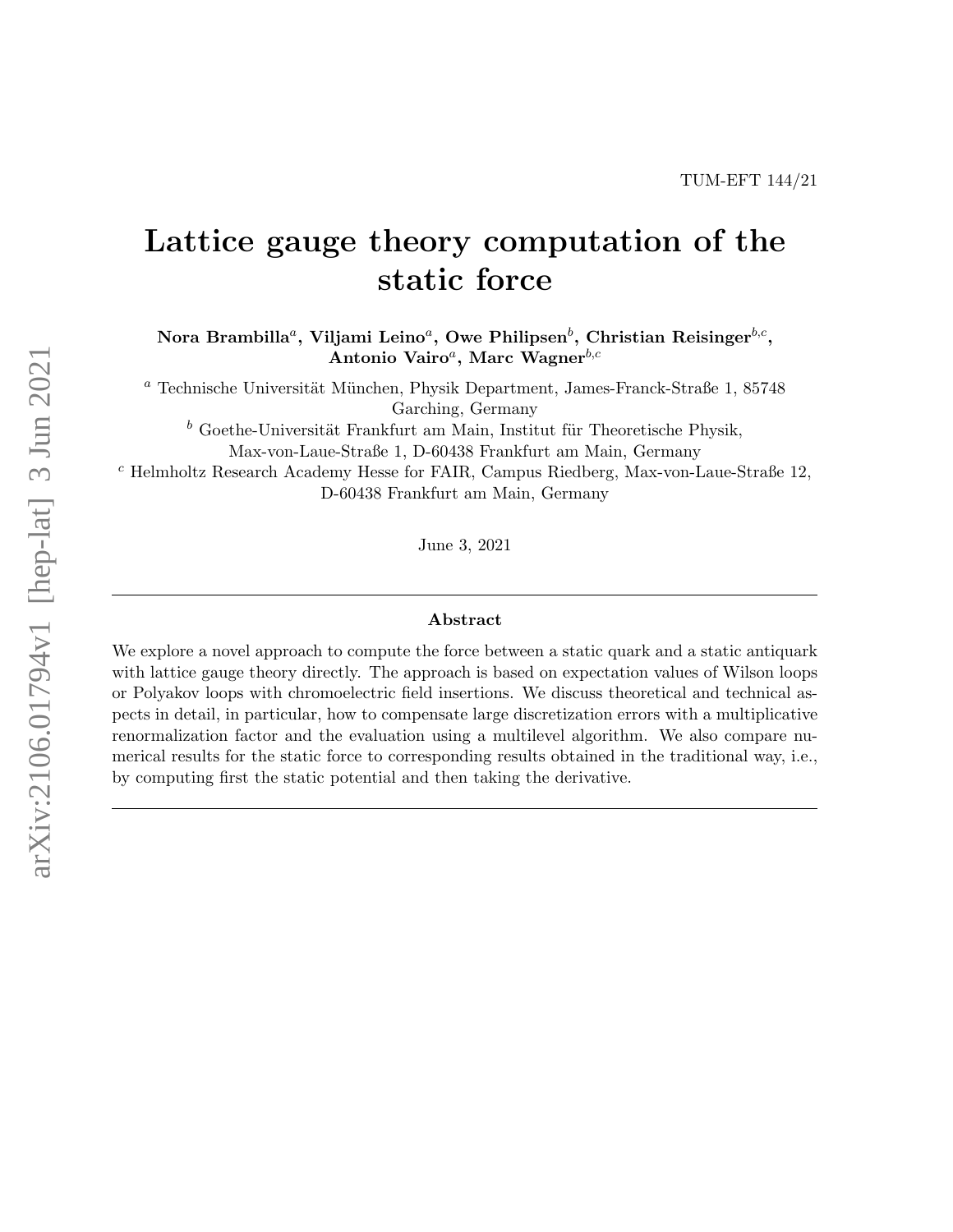# 1 Introduction

The static quark-antiquark potential  $V(r)$  is one of the best studied quantities in QCD. Very early after QCD was established, it was related to the large time behavior of Wilson loop expectation values [\[1–](#page-17-0)[4\]](#page-17-1). Wilson loop expectation values can be computed in lattice QCD. Indeed, they were among the first quantities studied numerically and can nowadays be computed very precisely. At small quark-antiquark separations  $r$  the static potential, also referred to as QCD static energy, can also be calculated in a weak coupling expansion. The perturbative expression of the static energy is known quite accurately. The three loop contributions have been computed in Ref. [\[5,](#page-17-2) [6\]](#page-17-3). At three loops the static energy contains also a term proportional to  $\ln \alpha_s$ . This term has been computed in Refs. [\[7,](#page-17-4) [8\]](#page-18-0) and resummed to all orders at leading logarithmic accuracy in Ref. [\[9\]](#page-18-1). Next-to-leading logarithms have been computed and resummed to all orders in Refs. [\[10,](#page-18-2) [11\]](#page-18-3). At present, the static energy is, therefore, known at  $N^3LL$  (nextto-next-to-next-to-leading logarithmic) accuracy.

Combining the high precision results for  $V(r)$  from lattice QCD as well as from perturbative QCD allows for an accurate extraction of the strong coupling  $\alpha_s$ , that is competitive with lattice determinations using other observables [\[12\]](#page-19-0). Recent extractions of  $\alpha_s$  from  $V(r)$  can be found in Refs. [\[13](#page-19-1)[–18\]](#page-19-2).

The perturbative expression for the static potential computed in dimensional regularization is affected by a renormalon ambiguity of order  $\Lambda_{\text{QCD}}$  [\[19,](#page-19-3)[20\]](#page-19-4). In a lattice regularization, there is no renormalon ambiguity, but a linear divergence due to the self-energy, which is of order  $\alpha_s(1/a)/a$ , where a denotes the lattice spacing. The self energy vanishes order by order in dimensional regularization. Both the divergent self energy in a lattice regularization and the renormalon in dimensional regularization can be absorbed into an additive r-independent constant. Indeed, the physical information is contained in the shape of  $V(r)$ , which, after charge renormalization, is finite and renormalon free. The shape of the potential is the static force, defined via  $F(r)$  $\partial_r V(r)$ . The static force also carries the relevant information to extract  $\alpha_s$ .

A possibility to compute the static force with lattice gauge theory is to first compute the static potential and then to take the derivative via finite differences. This program has been successfully carried out in quenched lattice QCD [\[21,](#page-19-5) [22\]](#page-19-6). In full QCD and at small separations, lattice data points for  $V(r)$  are typically sparse and exhibit large discretization errors. One can still determine the static force by interpolating the lattice data points with a smooth function, but the interpolation might become a sizable source of uncertainty [\[14\]](#page-19-7).

In Refs. [\[23,](#page-19-8) [24\]](#page-19-9) it has been recently suggested that the force between a static quark and a static antiquark can be computed directly from the expectation value of a Wilson loop with a chromoelectric field inserted in one of the temporal Wilson lines, a result originally derived in Ref. [\[25\]](#page-19-10). In this paper we carry out a quenched lattice QCD study of this quantity. We discuss technical aspects in detail, e.g. how to compute the static force using either Wilson or Polyakov loops with chromoelectric field insertions. We also address the issue of large discretization errors, slow convergence towards the continuum limit and how this can be compensated by a multiplicative renormalization factor. Moreover, we compare the efficiency of this novel method to compute the static force with the traditional method of first computing the static potential and then taking the derivative. Our conclusion is that the determination of the static force from the expectation value of a Wilson loop or a pair of Polaykov loops with a chromoelectric field insertion is a viable alternative method. Both methods provide consistent results with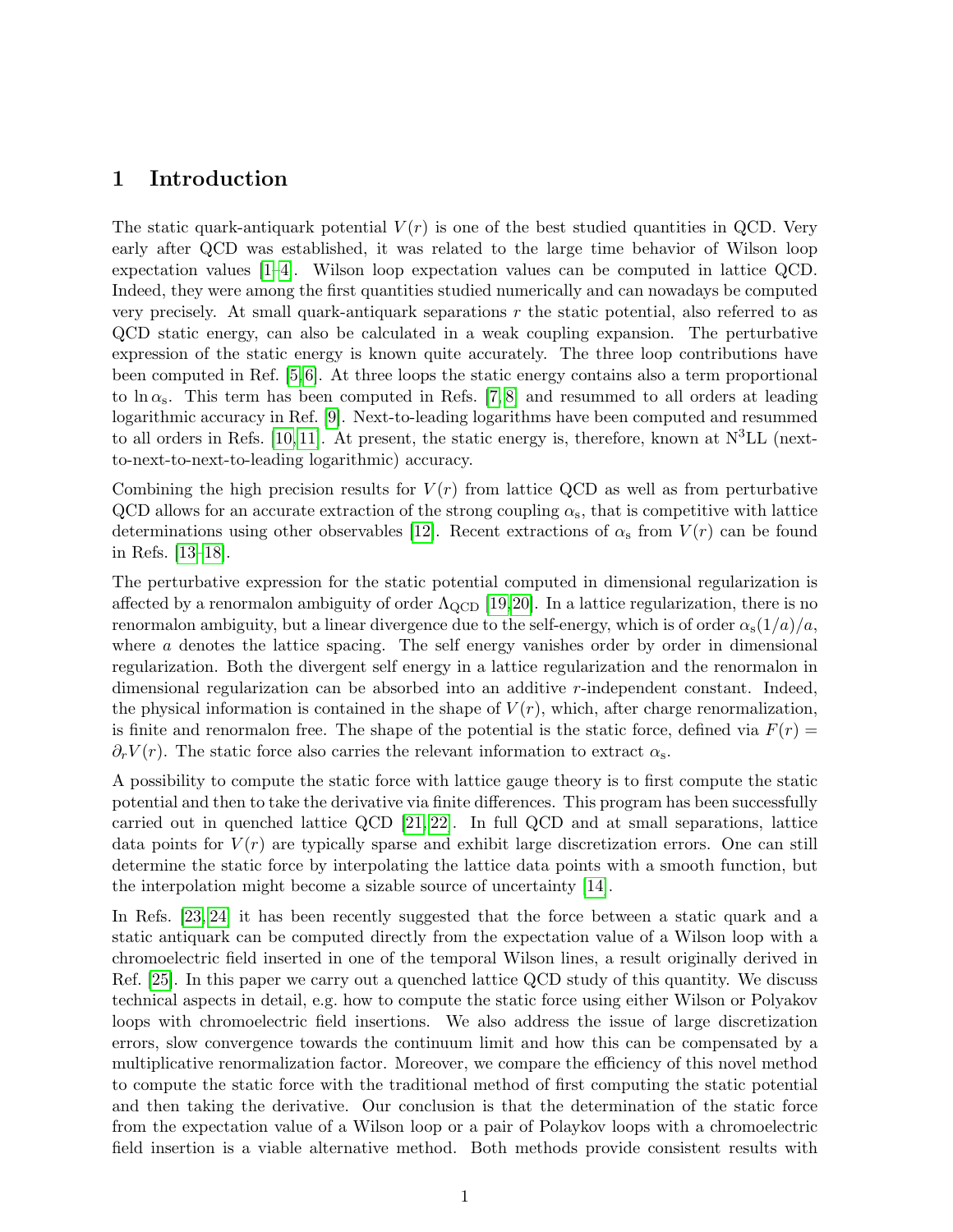comparable errors, but different systematics.

The paper is organized in the following way. In section [2](#page-2-0) we review the derivation of the force in terms of a Wilson loop with a chromoelectric field inserted in one of the temporal lines and we discuss the lattice discretization of this expression and its renormalization. In section [3,](#page-8-0) we specify our  $SU(3)$  lattice setup and we explain, how we use the multilevel algorithm [\[26\]](#page-19-11) in our computations. Numerical results are presented in section [4.](#page-11-0) In particular, we compare results obtained with our method to corresponding results obtained by deriving the static potential and we discuss the efficiency of the two methods. In section [5](#page-16-0) we draw some conclusions and give a brief outlook. Some details on the optimization of the parameters of the multilevel simulations can be found in appendix [A.](#page-17-5) Preliminary results of this work have been presented at a recent conference [\[27\]](#page-19-12).

# <span id="page-2-0"></span>2 Theoretical and technical aspects

#### <span id="page-2-2"></span>2.1 The static force from the static potential

The traditional way to compute the force between a static quark-antiquark pair is to take the numerical derivative of the static potential,

$$
F(r) = \partial_r V(r). \tag{1}
$$

The latter is extracted from a non-perturbative evaluation of rectangular Wilson loops,

$$
\text{Tr}\{\mathbf{P}W_{r\times T}\} = \text{Tr}\left\{\mathbf{P}\exp\left(ig\oint_{r\times T} dx_{\mu} A_{\mu}(x)\right)\right\},\tag{2}
$$

extending in space from 0 to r and in time from  $-T/2$  to  $+T/2$ . They represent the correlation function of a static quark at  $\bf{0}$  and an antiquark at  $\bf{r}$  connected by a string of color flux. Here and in the following, time and fields are understood as Euclidean,  $Tr\{... \}$  denotes the color trace and P implies the path ordering prescription for the color matrices. The spectral decomposition of the Wilson loop expectation value reads

<span id="page-2-1"></span>
$$
\langle \text{Tr}\{\mathbf{P}\,W_{r\times T}\}\rangle = |a_0(r)|^2 e^{-E_0(r)T} + \sum_{n>0} |a_n(r)|^2 e^{-E_n(r)T}.\tag{3}
$$

The coefficients  $|a_n(r)|^2$  describe the overlap of the spatial Wilson lines with the eigenstates  $|n_{\alpha\beta}(r)\rangle$  of the Hamiltonian of Yang–Mills theory in the presence of two static color charges in temporal gauge with energy  $E_n$ ,

$$
H_0|n_{\alpha\beta}(r)\rangle = E_n(r)|n_{\alpha\beta}(r)\rangle.
$$
\n(4)

The color indices,  $\alpha, \beta = 1, 2, 3$ , indicate the transformation of the states in the fundamental and anti-fundamental representations at 0 and r, respectively. The ground state energy is identified with the static potential,  $V(r) \equiv E_0(r)$ , and the excited states with  $n > 0$  have energies  $E_n(r) > V(r)$ . Clearly, in the large T limit terms with  $n > 0$  in Eq. [\(3\)](#page-2-1) are exponentially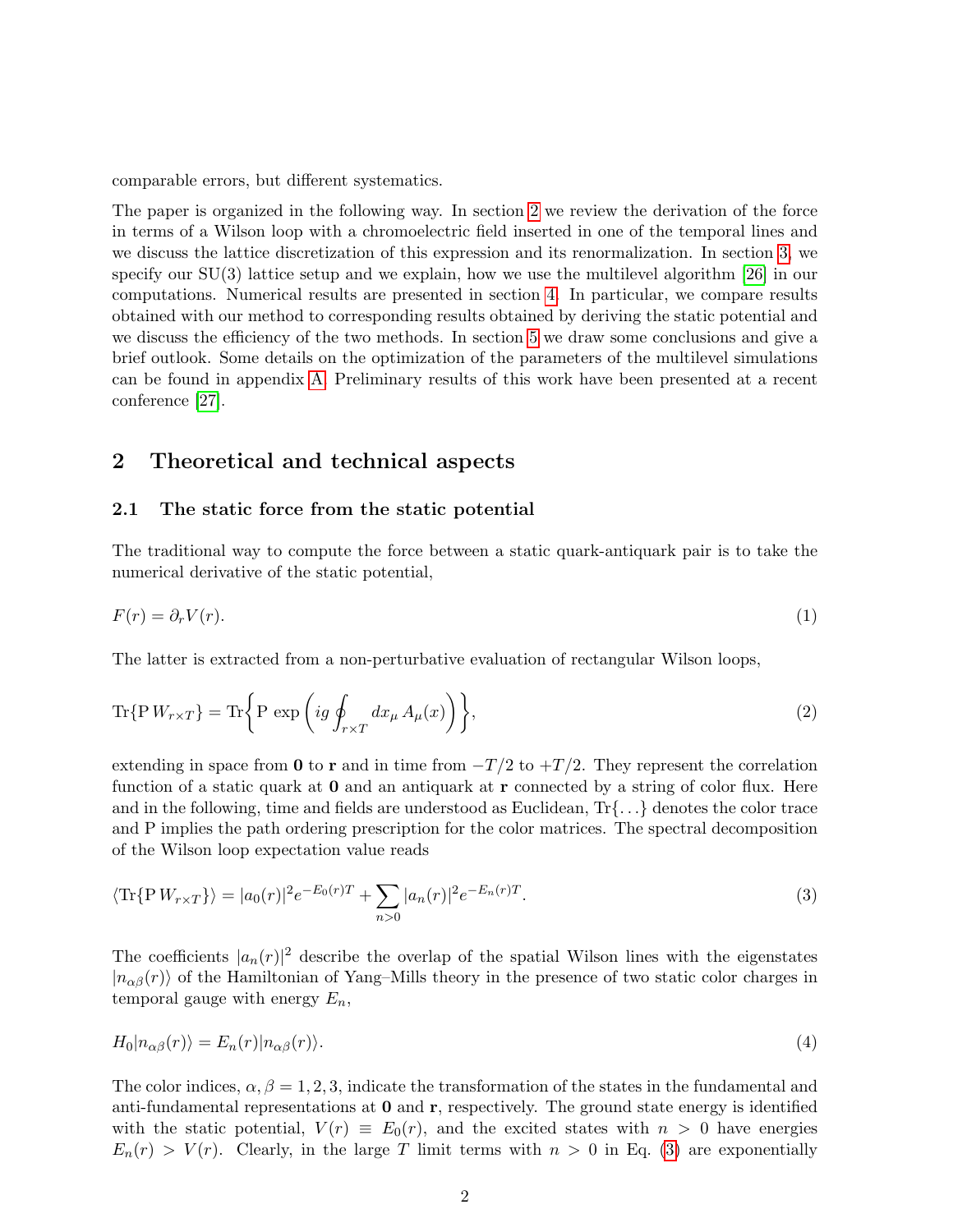suppressed with respect to the first one. For sufficiently large  $T$  the Wilson loop expectation value, thus, allows to extract  $V(r)$  from the first term.

Instead of the Wilson loop, also a correlation function of Polyakov loops can be employed to compute the potential. Defining the Polyakov loop as a normalized trace of a temporal Wilson line closing through the periodic boundary,

$$
L(\mathbf{x}) = \frac{1}{N_c} \text{Tr} \left\{ \text{P} \exp \left( ig \int_0^T dt \, A_0(x) \right) \right\},\tag{5}
$$

the expectation value of its correlation function has the spectral decomposition

<span id="page-3-2"></span>
$$
\langle L^{\dagger}(\mathbf{0})L(\mathbf{r})\rangle = \frac{1}{N_c^2} \sum_{n,\alpha,\beta} |\langle n_{\alpha\beta} | n_{\beta\alpha} \rangle|^2 e^{-E_n(r)T} = \frac{1}{N_c^2} \sum_n e^{-E_n(r)T}
$$
(6)

(see, e.g., Ref. [\[28\]](#page-20-0)), again permitting to extract  $V(r)$  for large T from the leading term.

#### <span id="page-3-3"></span>2.2 The static force in terms of the chromoelectric field

An alternative way to compute the static force was proposed in Refs. [\[23,](#page-19-8) [24\]](#page-19-9) using the equation

<span id="page-3-0"></span>
$$
F(r) = \partial_r V(r) = \lim_{T \to \infty} -i \frac{\langle \text{Tr}\{\text{P} \, W_{r \times T} \, \hat{\mathbf{r}} \cdot g \mathbf{E}(\mathbf{r}, t^*)\} \rangle}{\langle \text{Tr}\{\text{P} \, W_{r \times T}\} \rangle}.
$$

Here  $\hat{\mathbf{r}}$  is the spatial direction of the separation of the static color charges and  $\mathbf{E}(\mathbf{r}, t^*)$  denotes the chromoelectric field located on one of the temporal Wilson lines at a time  $-T/2 < t^* < +T/2$ . The chromoelectric field components are defined as  $E_j(x) = F_{j0}(x)$  in terms of the non-Abelian field strength tensor. In the limit  $T \to \infty$  the right hand side of Eq. [\(7\)](#page-3-0) is independent of  $t^*$ , as long as  $t^*$  is a fixed time.

The derivation of Eq. [\(7\)](#page-3-0) follows from Ref. [\[25\]](#page-19-10). First, we recall the identities

$$
D_j(\mathbf{r}, +T/2)\phi(\mathbf{r}, +T/2; \mathbf{r}, -T/2) =
$$
  
=  $\phi(\mathbf{r}, +T/2; \mathbf{r}, -T/2)D_j(\mathbf{r}, -T/2) + i \int_{-T/2}^{+T/2} dt \phi(\mathbf{r}, +T/2; \mathbf{r}, t) gE_j(\mathbf{r}, t)\phi(\mathbf{r}, t; \mathbf{r}, -T/2)$  (8)

$$
D_i(\mathbf{r}, \pm T/2) \phi(\mathbf{r}, \pm T/2; \mathbf{0}, \pm T/2) = \phi(\mathbf{r}, \pm T/2; \mathbf{0}, \pm T/2)\partial_i + O_{\pm}
$$
\n
$$
(9)
$$

(see Refs. [\[25,](#page-19-10) [29\]](#page-20-1)), where  $\phi(y; x)$  is a straight Wilson line connecting the point x with the point y,  $D_j(x) = \partial_j - igA_j(x)$  is the gauge covariant derivative computed at the point  $x, \partial_j = \partial/\partial x_j$ and  $O_{\pm}$  are operators involving the chromomagnetic field on the Wilson lines at the times  $\pm T/2$ (their explicit expression can be found in Ref. [\[25\]](#page-19-10)). From this one can derive

<span id="page-3-1"></span>
$$
\lim_{T \to \infty} \langle \partial_j \text{Tr} \{ P W_{r \times T} \} \rangle = \lim_{T \to \infty} i \int_{-T/2}^{+T/2} dt \, \langle \text{Tr} \{ P W_{r \times T} g E_j(\mathbf{r}, t) \} \rangle. \tag{10}
$$

This is because the chromomagnetic fields in the spatial Wilson lines have no overlap with the lowest energy level in the spectrum of the static quark-antiquark pair, hence their contribution is exponentially suppressed in the large  $T$  limit. Since in that limit we furthermore have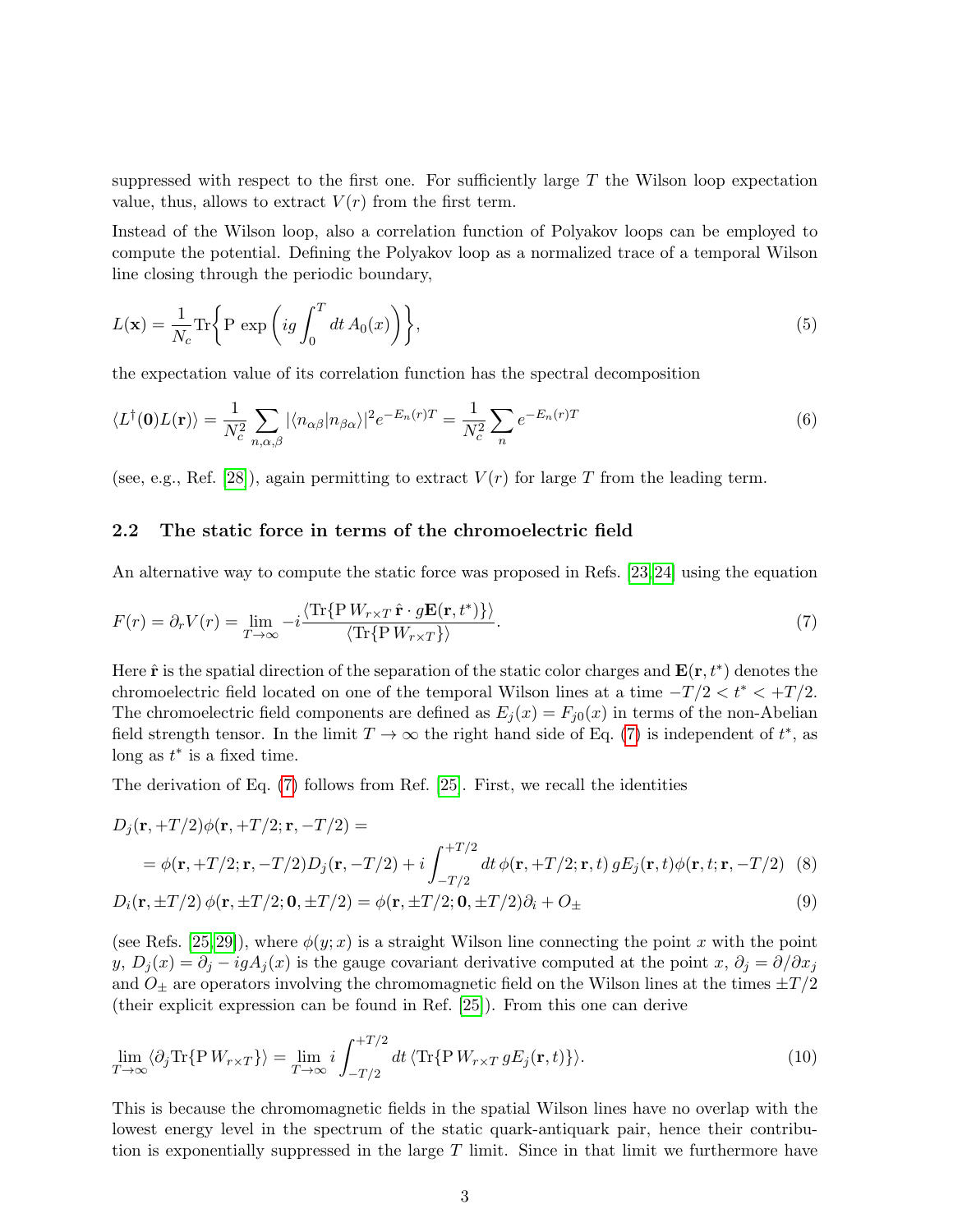$\langle \text{Tr}\{\text{P} W_{r \times T}\}\rangle \rightarrow |a_0(r)|^2 e^{-V(r)T}$ , we can conclude from Eq. [\(10\)](#page-3-1) that

<span id="page-4-0"></span>
$$
-\partial_j V(r)T\Big(1+O(1/T)\Big) = \frac{i}{\langle \text{Tr}\{\text{P} \, W_{r\times T}\}\rangle} \int_{-T/2}^{+T/2} dt \, \langle \text{Tr}\{\text{P} \, W_{r\times T} \, gE_j(\mathbf{r},t)\}\rangle. \tag{11}
$$

The spectral decomposition of the expectation value of a Wilson loop with a chromoelectric field insertion reads

<span id="page-4-2"></span>
$$
\langle \text{Tr}\{\mathbf{P} W_{r \times T} g E_j(\mathbf{r}, t^*)\} \rangle = |a_0(r)|^2 e^{-V(r)T} \langle 0_{\alpha\beta} | g E_j^{\beta\gamma} | 0_{\gamma\alpha} \rangle + \sum_{(n,m) \neq (0,0)} a_n^*(r) a_m(r) e^{-(E_n(r) + E_m(r))T/2 + (E_n(r) - E_m(r))t^*} \langle n_{\alpha\beta} | g E_j^{\beta\gamma} | m_{\gamma\alpha} \rangle.
$$
 (12)

Also in this case, the large  $T$  limit selects the ground state contribution [\[25\]](#page-19-10),

$$
\lim_{T \to \infty} \langle \text{Tr} \{ P W_{r \times T} g E_j(\mathbf{r}, t^*) \} \rangle = |a_0(r)|^2 e^{-V(r)T} \langle 0_{\alpha \beta} | g E_j^{\beta \gamma} | 0_{\gamma \alpha} \rangle, \tag{13}
$$

but the exponential damping of the remaining terms is weaker than that of the sub-leading terms in Eq. [\(3\)](#page-2-1), namely  $e^{-(E_n(r)-V(r))T/2}$  versus  $e^{-(E_n(r)-V(r))T}$ . In the limit  $T \to \infty$  the expectation value of the chromoelectric field is translation-invariant in time and its value hence independent of the fixed  $t^*$  (in practice, on the lattice we require  $t^*$  to be sufficiently far from the temporal boundaries of the Wilson loop). Thus, in the large T limit Eq.  $(11)$  reduces to Eq.  $(7)$ ,

<span id="page-4-1"></span>
$$
\partial_j V(r) = -i \frac{\langle \text{Tr}\{\text{P} \, W_{r \times T} \, gE_j(\mathbf{r}, t^*)\} \rangle}{\langle \text{Tr}\{\text{P} \, W_{r \times T}\} \rangle} \Big(1 + O(1/T)\Big). \tag{14}
$$

Eq. [\(7\)](#page-3-0) provides a way to compute the force directly from a Wilson loop expectation value rather than to compute it by taking a numerical derivative of the static potential  $V(r)$ . However, the spectral decomposition shows a faster convergence for the ordinary Wilson loop than for the Wilson loop with chromoelectric field insertion and there is also a term just decaying  $\propto 1/T$ due to the r-dependence of  $a_0$ . Thus, it is not clear a priori, which observable is more efficient to evaluate numerically.

Just as in the case of the static potential, the static force may also be extracted from correlation functions of Polyakov loops instead of from Wilson loops. To this end we define a Polyakov loop with a chromoelectric field insertion,

$$
L_E(\mathbf{r}) = \frac{1}{N_c} \text{Tr} \left\{ \text{P} \exp \left( ig \int_{t^*}^T dt \, A_0(x) \right) \hat{\mathbf{r}} \cdot g \mathbf{E}(\mathbf{r}, t^*) \text{P} \exp \left( ig \int_0^{t^*} dt \, A_0(x) \right) \right\}.
$$
 (15)

The analogue of Eq. [\(7\)](#page-3-0) then reads

$$
F(r) = \lim_{T \to \infty} -i \frac{\langle L^{\dagger}(\mathbf{0})L_{E}(\mathbf{r}) \rangle}{\langle L^{\dagger}(\mathbf{0})L(\mathbf{r}) \rangle}.
$$
\n(16)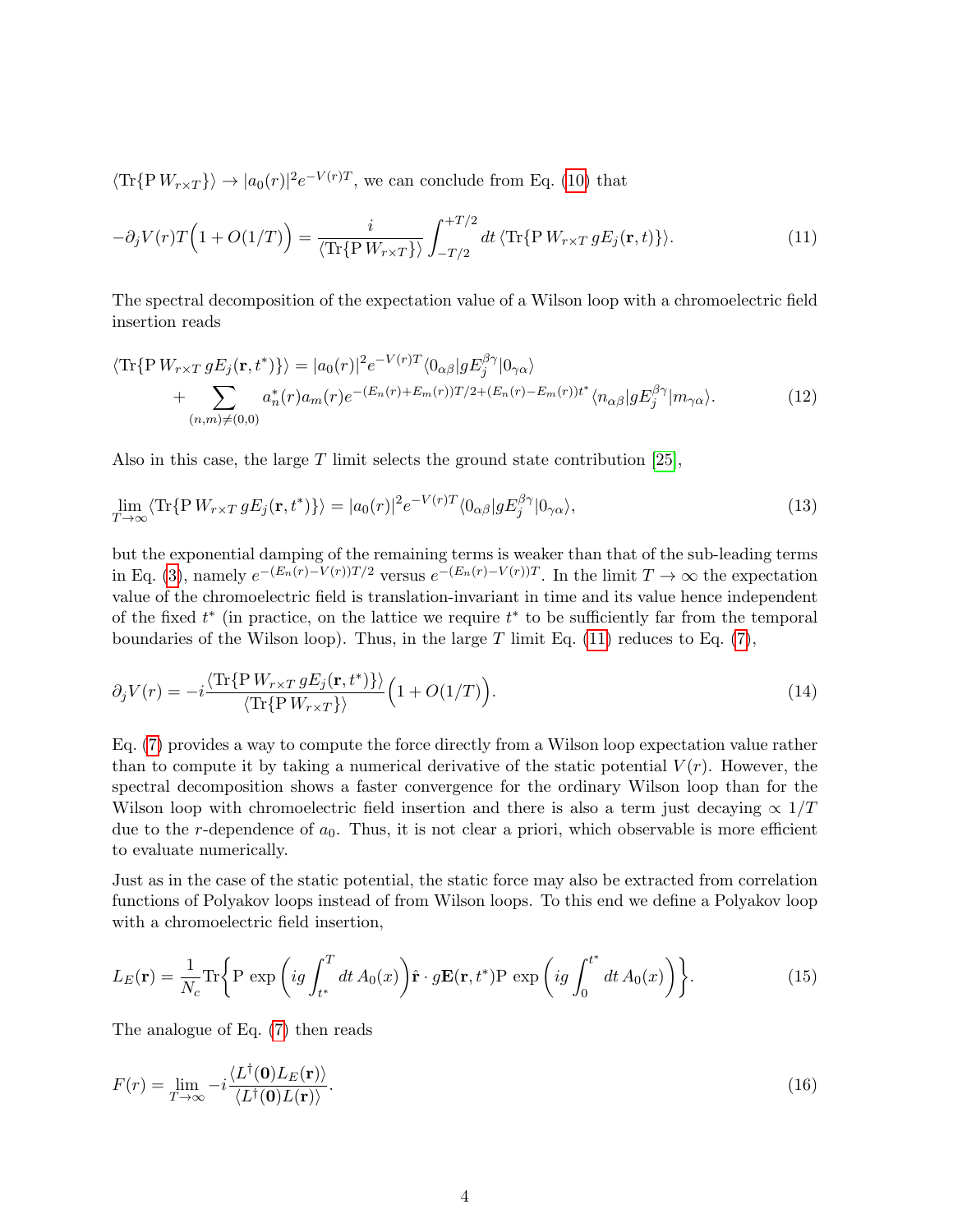#### 2.3 Renormalization

In the following we assume that QCD, or Yang–Mills theory in our case, has already been renormalized and only discuss what is additionally needed for our specific observable in Eq. [\(7\)](#page-3-0). It is well known that Wilson loops without insertions renormalize multiplicatively for arbitrary shapes, including cusps or corners [\[30–](#page-20-2)[32\]](#page-20-3). For the ordinary rectangular Wilson loop this is easy to understand, as it results from a physical meson correlation function in the heavy quark limit. Meson correlators renormalize multiplicatively, and integrating out heavy quarks merely factorizes a correlator into free heavy quark propagators and the Wilson loop. Similarly, a Wilson loop with a chromoelectric or chromomagnetic field insertion corresponds to a threepoint function. It will then receive an additional renormalization factor associated with the inserted composite operator.

The static force is computed from an eigenvalue of the Hamiltonian and as such it is a renormalization group invariant. In order to see this more clearly, let us evaluate the static force from the static potential extracted from the exponential decay of ordinary Wilson loops,

$$
F(r) = \partial_r V(r) \quad , \quad \lim_{T \to \infty} \text{Tr}\{\mathbf{P} \, W_{r \times T}\} = |a_0(r)|^2 e^{-V(r)T}.\tag{17}
$$

The renormalization factors of the Wilson loop are absorbed in the prefactor  $|a_0(r)|^2$ , such that  $V(r)$  is defined up to an additive scheme-dependent, but r-independent constant. The latter does not contribute to the derivative and the resulting force can be computed from bare fields.

For the computation of the static force from the chromoelectric field this is not as straightforward to see. Let us denote the renormalization factors for the Wilson loop without and with chromoelectric field insertion as

$$
\langle \text{Tr}\{\text{P} \, W_{r \times T}\} \rangle = Z_1 \langle \text{Tr}\{\text{P} \, W_{r \times T}\} \rangle_R \tag{18}
$$

$$
\langle \text{Tr}\{\mathbf{P}\,W_{r\times T}\,gE_j(\mathbf{r},t^*)\}\rangle = Z_2 \langle \text{Tr}\{\mathbf{P}\,W_{r\times T}\,gE_j(\mathbf{r},t^*)\}\rangle_R. \tag{19}
$$

Eq. [\(10\)](#page-3-1) then implies

$$
\langle \partial_j \text{Tr} \{ P \, W_{r \times T} \} \rangle = Z_2 \langle \partial_j \text{Tr} \{ P \, W_{r \times T} \} \rangle_R. \tag{20}
$$

While for the bare fields the derivative commutes with the expectation value, this is not the case for renormalized fields,  $\partial_j \langle \text{Tr}\{\text{P} W_{r \times T}\}\rangle_R \neq \langle \partial_j \text{Tr}\{W_{r \times T}\}\rangle_R$ . Indeed we have from the previous equations

$$
\partial_j \langle \text{Tr}\{\mathbf{P} \, W_{r \times T}\} \rangle_R = \frac{Z_2}{Z_1} \langle \partial_j \text{Tr}\{\mathbf{P} \, W_{r \times T}\} \rangle_R. \tag{21}
$$

Thus, replacing Eq. [\(10\)](#page-3-1) with the renormalized expressions and employing again the asymptotic form of the Wilson loop for large  $T$  one arrives at the renormalized equation,

$$
\partial_j V(r) = -i \frac{Z_2 \langle \text{Tr}\{\text{P} \, W_{r \times T} \, g E_j(\mathbf{r}, t^*)\} \rangle_R}{Z_1 \langle \text{Tr}\{\text{P} \, W_{r \times T}\} \rangle_R},\tag{22}
$$

which is identical to the bare expression Eq.  $(14)$ . We conclude that, despite the presence of a chromoelectric field insertion, no divergence or scheme dependence is expected, when the regulator is removed, after an evaluation of the right hand side of Eq. [\(7\)](#page-3-0).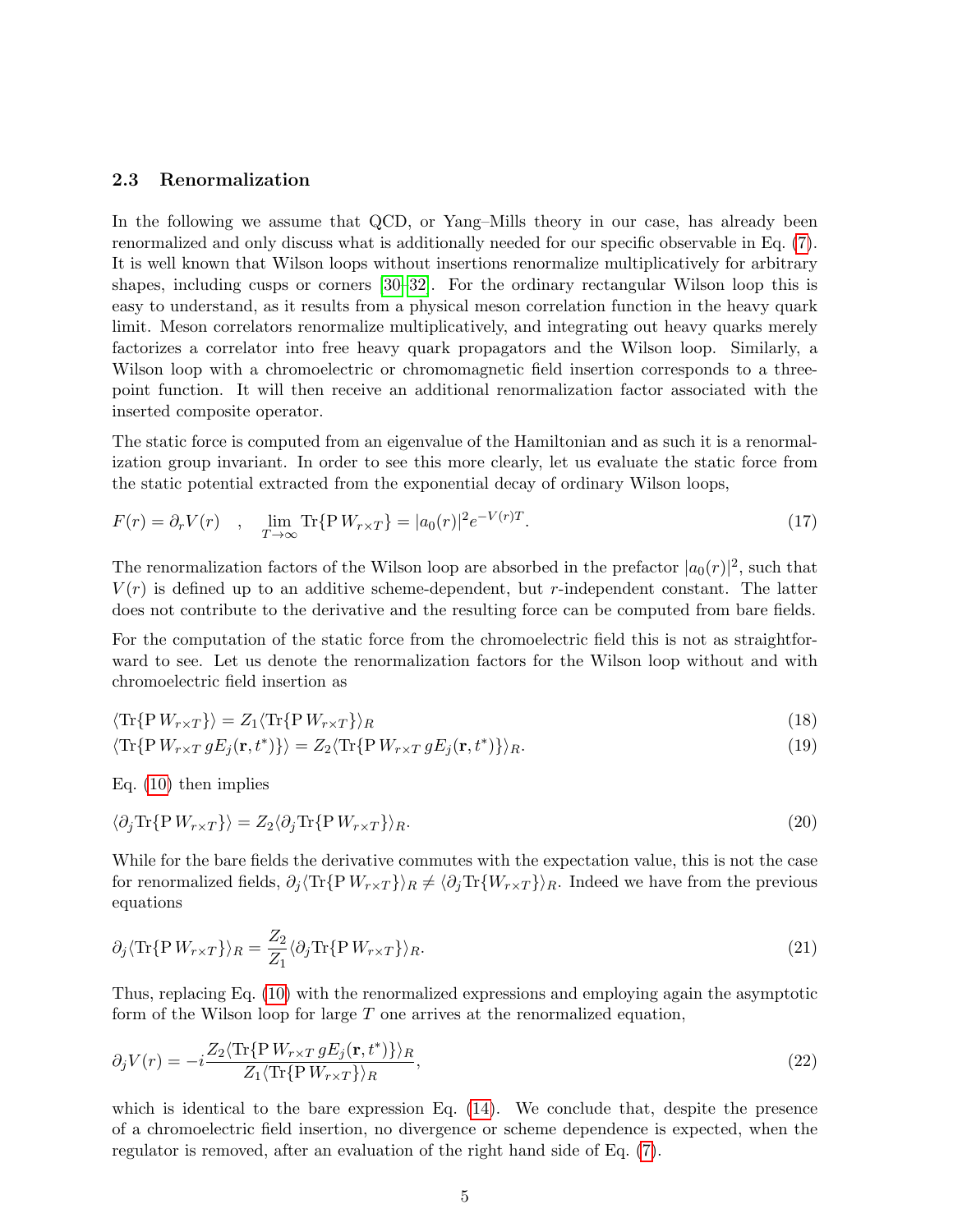#### <span id="page-6-2"></span>2.4 Lattice discretization

The Wilson loop  $W_{r\times T}$  is discretized by the standard product of adjacent link variables  $U_{\mu}(x)$  $e^{iagA_{\mu}(x)}$  around a rectangle with sides of length r and T, where  $r/a$  and  $T/a$  are integers and a denotes the lattice spacing. In the following we always choose separations  $\bf{r}$  parallel to the z axis. The static potential can then be obtained via

<span id="page-6-3"></span>
$$
V(r,a) = \lim_{T \to \infty} V_{\text{eff}}(r,T,a) \quad , \quad V_{\text{eff}}(r,T,a) = -\frac{1}{a} \ln \frac{\langle \text{Tr}\{P W_{r \times (T+a)}\} \rangle}{\langle \text{Tr}\{P W_{r \times T}\} \rangle}. \tag{23}
$$

 $V(r, a)$  depends on a with leading order corrections proportional to  $a<sup>2</sup>$ , because the unimproved Wilson pure gauge action we are using in this work is accurate up to  $O(a^2)$  [\[33\]](#page-20-4).

For the standard way of computing the static force from the static potential by a discretized derivative,

<span id="page-6-0"></span>
$$
F_{\partial V}(r,a) = \frac{V(r+a,a) - V(r-a,a)}{2a},
$$
\n(24)

discretization errors are known to be particularly large for small quark-antiquark separations  $r$ . A common procedure to reduce these is to define tree-level improved separations

<span id="page-6-1"></span>
$$
r_I = r_I(r) = \left(\frac{2a}{4\pi(G(r+a) - G(r-a))}\right)^{1/2} \tag{25}
$$

with

$$
G(r) = \frac{1}{a} \int_{-\pi}^{+\pi} \frac{d^3k}{(2\pi)^3} \frac{\cos(rk_3/a)}{4\sum_{j=1}^3 \sin^2(k_j/2)}\tag{26}
$$

and to replace Eq. [\(24\)](#page-6-0) by

$$
F_{\partial V}(r_I, a) = \frac{V(r + a, a) - V(r - a, a)}{2a} \tag{27}
$$

(see Ref. [\[34\]](#page-20-5) for details). At tree-level one then obtains

$$
F_{\partial V}(r_I, a) = \frac{g^2}{4\pi r_I^2},\tag{28}
$$

in agreement with continuum perturbation theory.

The lattice formulation of the observable given by the right hand side of Eq. [\(7\)](#page-3-0) is straightforward. We place the field insertion  $\mathbf{E}(\mathbf{r}, t^*)$  in the numerator at  $t^* = 0$ , such as to maximize the distance to the temporal boundaries of the Wilson loop (which are located at  $-T/2$ and  $+T/2$ ). The discretization of the field insertion  $E_j = F_{j0}$  depends on the choice for the discrete partial derivative in the field strength tensor. For the simple forward derivative,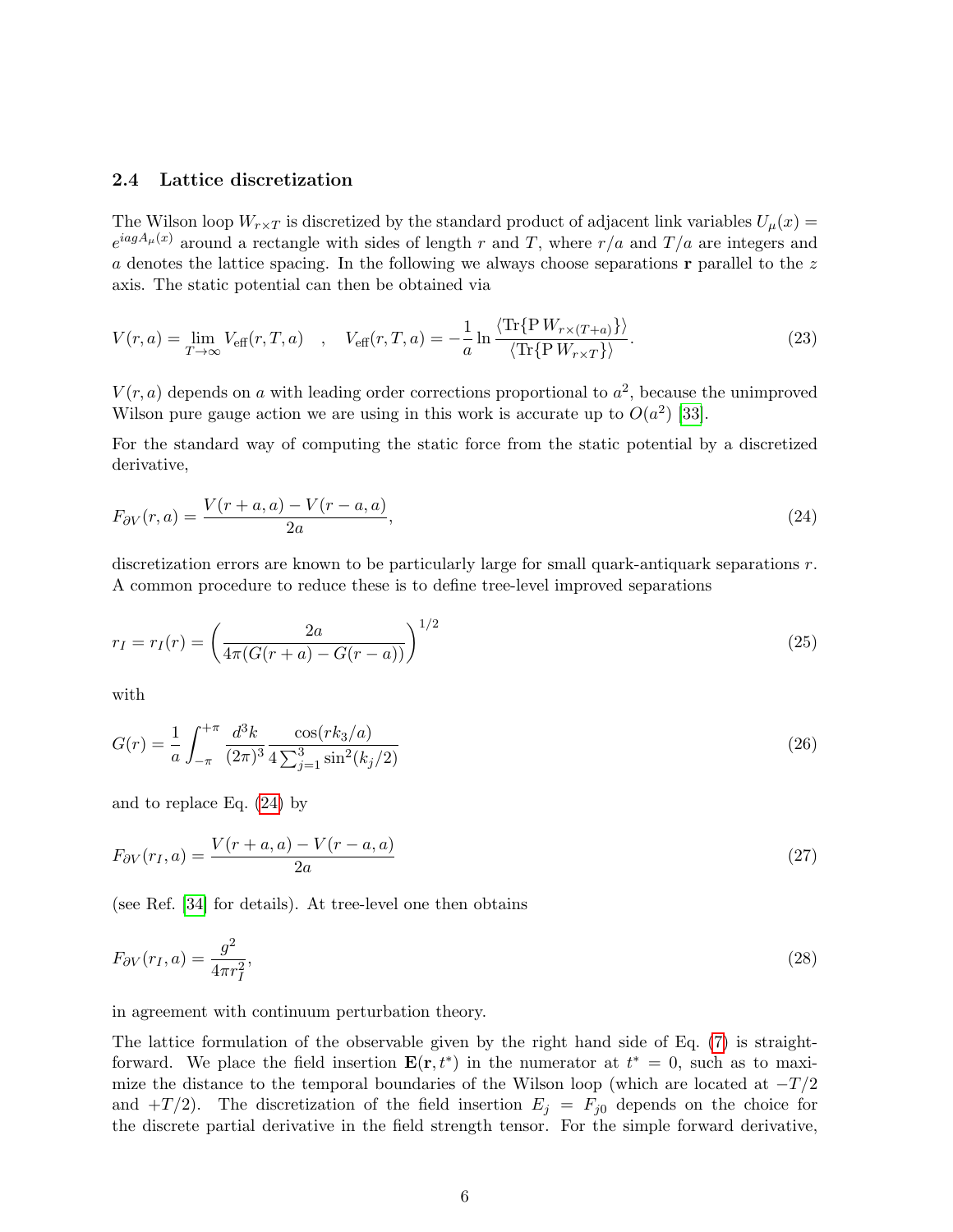$\partial_i f(x) = (f(x+a) - f(x))/a$ , the field strength tensor is related to the plaquette  $P_{\mu,\nu}$  in the usual way,

$$
P_{\mu,\nu} = 1 + ia^2 g F_{\mu\nu} + \mathcal{O}(a^3),\tag{29}
$$

which gives the chromoelectric lattice field components

$$
gE_j = \frac{P_{j,0} - P_{j,0}^{\dagger}}{2ia^2} + \mathcal{O}(a). \tag{30}
$$

A smaller discretization error can be achieved using the symmetric definition of the derivative,  $\partial_i f(x) = (f(x+a) - f(x-a))/2a$ , and either a so-called butterfly

$$
\Pi_{j0} = \frac{P_{j,0} + P_{0,-j}}{2} \tag{31}
$$

or a cloverleaf

<span id="page-7-1"></span>
$$
\Pi_{j0} = \frac{P_{j,0} + P_{0,-j} + P_{-j,-0} + P_{-0,j}}{4} \tag{32}
$$

of the plaquettes (see e.g. Ref. [\[35\]](#page-20-6)). For those cases the chromoelectric field is given by

$$
gE_j = \frac{\Pi_{j0} - \Pi_{j0}^{\dagger}}{2ia^2} + \mathcal{O}(a^2). \tag{33}
$$

<span id="page-7-0"></span>In our computations we use these symmetric discretizations (cloverleaf for Wilson loops, butterfly for Polyakov loops). With these definitions we arrive at the discretized version of Eq. [\(7\)](#page-3-0),

$$
F_E(r_I, a) = \lim_{T \to \infty} F_{E, \text{eff}}(r_I, T, a) \quad , \quad F_{E, \text{eff}}(r_I, T, a) = -i \frac{\langle \text{Tr}\{P W_{r \times T} \hat{\mathbf{r}} \cdot g \mathbf{E}(\mathbf{r}, t^*)\} \rangle}{\langle \text{Tr}\{P W_{r \times T}\} \rangle} \tag{34}
$$

with r parallel to one of the spatial coordinate axes, and where we use again the tree-level improved separations  $r_I$  defined in Eq. [\(25\)](#page-6-1) (one can show that at tree-level  $F_E(r_I, a) = g^2/4\pi r_I^2$ , i.e. also in this case there is agreement with continuum perturbation theory).  $F_E(r_I, a)$  depends on a with leading order corrections proportional to  $a^2$  (cf. similar observables discussed in Refs. [\[35–](#page-20-6)[37\]](#page-20-7)).

With these choices, both ways to compute the static force have formally discretization errors of  $O(a^2)$  and we expect

$$
F(r) = \lim_{a \to 0} F_{\partial V}(r_I, a) = \lim_{a \to 0} F_E(r_I, a).
$$
\n(35)

However, the discretization errors, or equivalently the approach to the continuum, may well be quantitatively quite different for the two observables. This is, because for operators involving elements of the field strength tensor significant finite renormalization factors are expected, when comparing the lattice regularization with regularization schemes in the continuum at values of the gauge coupling typically used in numerical simulations. The reason is the slow convergence of lattice perturbation theory, when expanded in the bare coupling [\[38\]](#page-20-8). This has been noted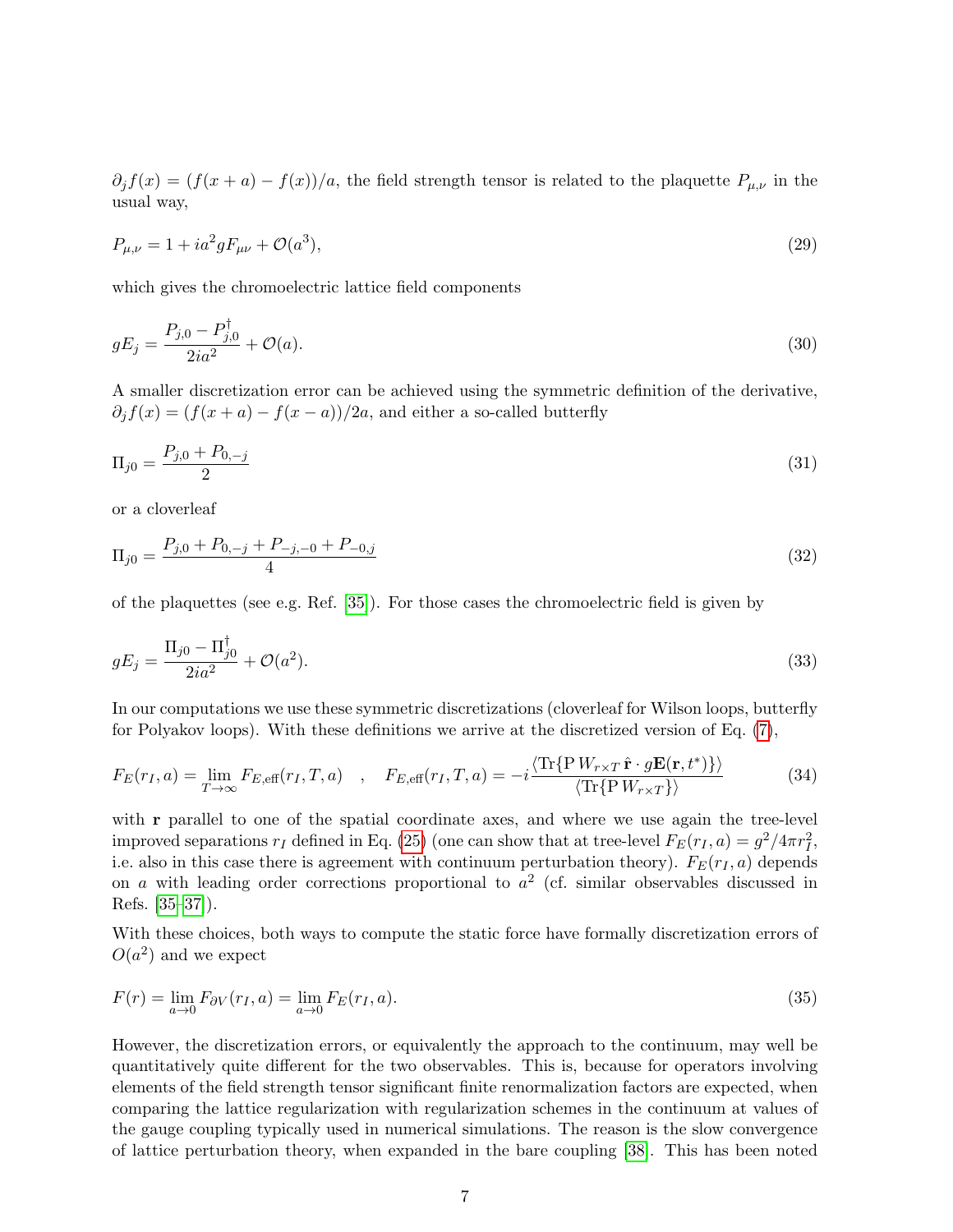heuristically in early treatments of spin corrections to the static potential [\[35,](#page-20-6) [36,](#page-20-9) [39\]](#page-20-10) and is observed both in a perturbative renormalization of the color-electric field correlator [\[40\]](#page-20-11) as well as in a non-perturbative renormalization of the color-magnetic field operator [\[41\]](#page-20-12). Since Eq. [\(34\)](#page-7-0) involves a color-electric field, while the standard Wilson loop does not, we expect sizable differences between the two extractions of the static force at finite lattice spacing. To a large extent these differences can, however, be absorbed into a multiplicative finite renormalization factor,

<span id="page-8-2"></span>
$$
Z_E(a) = \frac{F_{\partial V}(r_I^*, a)}{F_E(r_I^*, a)},\tag{36}
$$

where  $r_I^*$  is an arbitrary separation, with  $Z_E(a) \rightarrow 1$  for  $a \rightarrow 0$ . After determining this renormalization factor at a single arbitrary separation  $r_I^*$ , it can be applied to improve  $F_E(r_I, a)$ at all other separations,

$$
F_E^{\text{ren}}(r_I, a) = Z_E(a) F_E(r_I, a). \tag{37}
$$

 $F_E^{\text{ren}}(r_I, a)$  should have significantly smaller discretization errors than  $F_E(r_I, a)$  and, thus, it is expected to be quite close to both  $F_{\partial V}(r_I, a)$  and  $F(r)$  also at values of the gauge coupling typically used in numerical simulations.

<span id="page-8-1"></span>All considerations of this section can be applied to correlation functions of Polyakov loops in an analogous way. Particularly important is the counterpart of Eq. [\(34\)](#page-7-0), which is

$$
F_E(r_I, a) = \lim_{T \to \infty} -i \frac{\langle L^{\dagger}(0)L_E(r) \rangle}{\langle L^{\dagger}(0)L(r) \rangle}.
$$
\n(38)

## <span id="page-8-0"></span>3 Lattice setup

## 3.1 Gauge link ensembles

To discretize SU(3) Yang–Mills theory, we used the standard Wilson plaquette action. For the relation between the lattice spacing a and the gauge coupling  $\beta$  we took the parameterization from Ref. [\[21\]](#page-19-5),

$$
\ln(a/r_0) = -1.6804 - 1.7331 (\beta - 6) + 0.7849 (\beta - 6)^2 - 0.4428 (\beta - 6)^3.
$$
 (39)

The parameters of the gauge link ensembles we generated for this work are collected in Table [1.](#page-9-0) We note that the spatial volumes  $L^3$  are quite small with spatial extents  $L \approx 1.2$  fm. Consequently, our results might be subject to sizable finite volume corrections. We do not consider this as a primary problem at this stage, because we were exploring and testing a new method, not trying to determine the static force or any other physical quantity precisely, i.e. for infinite volume.

To improve the ground state overlaps generated by the spatial Wilson lines in the Wilson loops, we used APE smeared spatial links with  $\alpha_{\text{APE}} = 0.5$  and  $N_{\text{APE}} = 50$  smearing steps (for detailed equations on APE smearing see e.g. Ref. [\[42\]](#page-20-13)).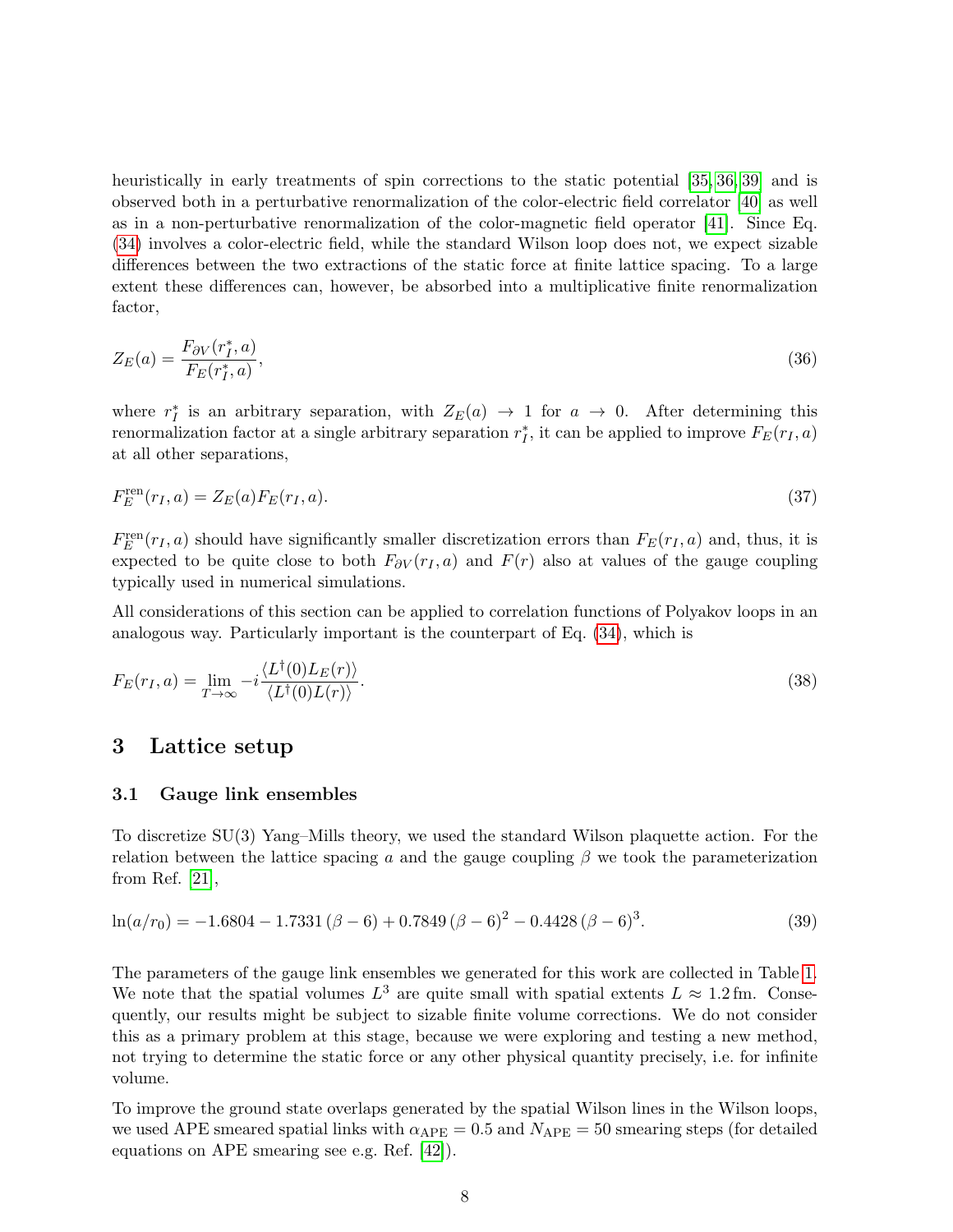| ensemble      | $\beta$ | $(L/a)^3 \times T/a$ |              | $r_0/a$ a in fm |
|---------------|---------|----------------------|--------------|-----------------|
| $\mathsf{A}$  | 6.284   | $20^3 \times 40$     | 8.333        | - 0.060         |
| B             | 6.451   | $26^3 \times 50$     | 10.417 0.048 |                 |
| $\mathcal{C}$ | 6.594   | $30^3 \times 60$     | 12.500       | 0.040           |

<span id="page-9-0"></span>Table 1: Gauge link ensembles. To quote the lattice spacing in fm we define  $r_0 = 0.5$  fm.

## 3.2 Multilevel algorithm

To compute in a very efficient way the correlation functions introduced in section [2,](#page-2-0) i.e. Wilson loops and Polyakov loop correlation functions with and without chromoelectric field insertions, we used the multilevel algorithm [\[26\]](#page-19-11). We partitioned a lattice with  $T/a$  lattice sites in temporal direction into  $n_{ts}$  time-slices with thicknesses  $p_1, p_2, \ldots, p_{n_{ts}}$ , where  $\sum_j p_j = T/a$ . For convenience we defined the time-slice partitioning  $p_{ts} = \{p_1, p_2, \ldots, p_{n_p}\}\$ , which was repeated N times to fill the lattice, i.e.  $p_j = p_{j+n_p}$  and  $n_{ts} = Nn_p$ . In principle, time-slices can be partitioned again, but throughout this work we used only a single level of partitioning.

Following a notation similar to that of Ref. [\[26\]](#page-19-11), correlation functions are written in terms of two-link operators  $\mathbb{T}(x, r\hat{j})_{\alpha\beta\gamma\delta} = \{U_0^*(x)\}_{\alpha\beta} \{U_0(x+r\hat{j})\}_{\gamma\delta}$ , where  $U_0(x)$  are link variables in temporal direction and  $\hat{j}$  denotes the unit vector in j-direction. In the context of the multilevel algorithm a regular Wilson loop is written as

<span id="page-9-1"></span>
$$
W_{r \times T}(x) = \mathbb{L}(x, r\,\hat{j})_{\alpha\gamma} \{ [\mathbb{P}_1][\mathbb{P}_2] \dots [\mathbb{P}_{n_{\text{ts}}}]\}_{\alpha\beta\gamma\delta} \mathbb{L}^*(x + T\hat{0}, r\hat{j})_{\beta\delta},\tag{40}
$$

where  $\mathbb{L}(x, r\hat{j})$  is an APE smeared spatial Wilson line,

<span id="page-9-2"></span>
$$
\mathbb{P}_k = \mathbb{T}(x + (d_k - p_k)a\hat{0}, r\hat{j})\mathbb{T}(x + (d_k - p_k + 1)a\hat{0}, r\hat{j})\dots\mathbb{T}(x + (d_k - 1)a\hat{0}, r\hat{j})
$$
(41)

and  $[\mathbb{P}_k]$  is the average of  $\mathbb{P}_k$  in the time-slice extending from  $d_k - p_k$  to  $d_k$  with  $d_k = \sum_{j=1}^k p_j$ . In Eq.  $(40)$  and Eq.  $(41)$  we have used the multiplication prescription for two-link operators,

$$
\{\mathbf{T}_1 \mathbf{T}_2\}_{\alpha\beta\gamma\delta} = \{\mathbf{T}_1\}_{\alpha\sigma\gamma\rho} \{\mathbf{T}_2\}_{\sigma\beta\rho\delta}.\tag{42}
$$

As discussed below in more detail,  $[\mathbb{P}_k]$  corresponds to an average over  $n_m$  sublattice configurations separated by  $n_u$  heatbath sweeps, where only links in the interior of the k-th time-slice are updated and spatial links on the time-slice boundaries are fixed. This requires locality, which is a property of the standard Wilson plaquette action. Wilson loop averages  $\langle W_{r \times T} \rangle$  are obtained by computing the average of the right hand side of Eq. [\(40\)](#page-9-1), which contains the time-slice averages  $[\mathbb{P}_k]$ . Polyakov loop correlation functions can be computed in almost the same way, just replacing Eq. [\(40\)](#page-9-1) by

<span id="page-9-3"></span>
$$
L^*(x)L(x+r\hat{j}) = \{ [\mathbb{P}_1][\mathbb{P}_2] \dots [\mathbb{P}_{N_{\text{ts}}}]\}_{\alpha\alpha\beta\beta}.
$$
\n(43)

When inserting chromoelectric fields using the cloverleaf discretization [\(32\)](#page-7-1), as done in the case of Wilson loops, one has to choose their positions in such a way that they do not contain interior links of two time-slices. Clearly, this requires times-lices of thickness  $p_j \geq 2$ . Moreover, for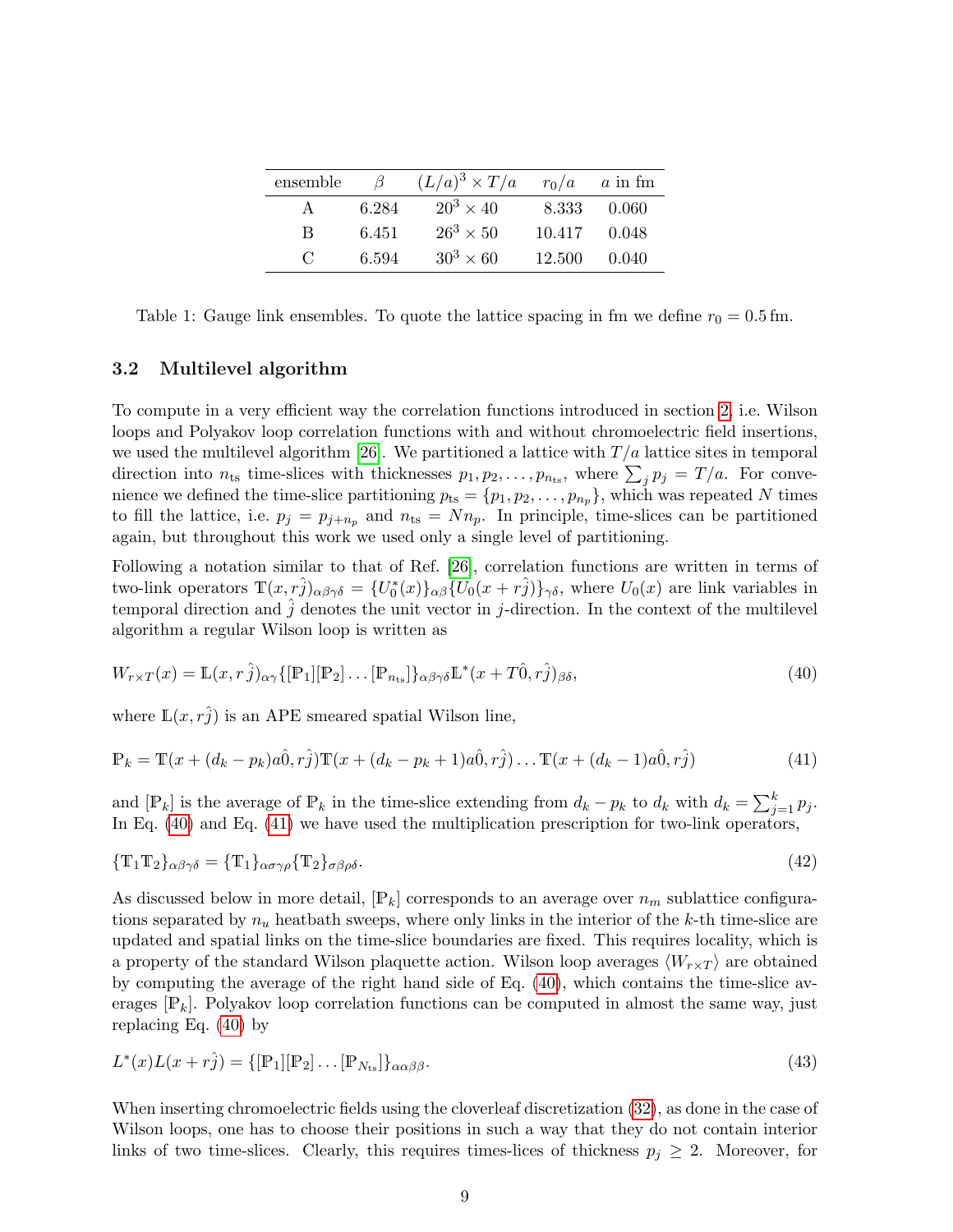Wilson loops the spatial Wilson lines L should be located on time-slice boundaries. This implies certain restrictions for the temporal extent of the Wilson loop T for given time-slice partitioning. For example with time-slice partitioning  $p_{ts} = \{2\}$ , only Wilson loops with temporal extent  $T/a = 2, 6, 10, \ldots$  can be computed, since the chromoelectric field is always inserted at the center of one of the two temporal Wilson lines. For efficiency reasons one should select a timeslice partitioning, which allows to compute a large number of different temporal extents T. The time-slice partitionings we used for Wilson loops are collected in Table [2.](#page-10-0) For Polyakov loops such restrictions do not exist and we chose the simple partitioning  $p_{ts} = \{T/10a\}$  with chromoelectric fields always inserted at  $t = a$ .

<span id="page-10-0"></span>

| ensemble      | simulation     | $p_{\rm ts}$                                 | r/a                     | T/a                  |
|---------------|----------------|----------------------------------------------|-------------------------|----------------------|
| A             |                | $\{1, 1, 1, 1, 1, 1, 1, 1, 2^*\}$            | $\{2,3,\ldots,10\}$     | $\{5,6,\ldots,18\}$  |
| B             | $\overline{2}$ | $\{1, 1, 1, 1, 1, 1, 1, 1, 2^*\}$            | $\{2,3,\ldots,13\}$     | $\{2,3,\ldots,18\}$  |
| $\mathcal{C}$ | 3              | $\{1, 1, 1, 1, 1, 1, 1, 1, 2^*\}$            | $\{2,3,\ldots,8\}$      | $\{2,3,\ldots,17\}$  |
| $\mathcal{C}$ | $\overline{4}$ | $\{1, 1, 1, 1, 1, 1, 1, 1, 2^*\}$            | $\{9, 10, \ldots, 15\}$ | $\{2,3,\ldots,17\}$  |
| $\mathcal{C}$ | 5              | $\{1, 1, 1, 1, 1, 1, 2^*, 1, 1, 1, 1, 1,$    | $\{2,3,\ldots,15\}$     | $\{18, 19\}$         |
|               |                | $1, 2^*, 1, 1, 1, 1, 1, 1, 2^*, 1, 1, 1, 1,$ |                         | $\{20, 21, 22, 23\}$ |
|               |                | $1, 1, 2^*, 1, 1, 1, 1, 1, 1, 2^*, 1, 1, 1,$ |                         |                      |
|               |                | 1, 1, 1, 2, 1, 1, 1, 1, 1, 1, 2, 4           |                         |                      |

Table 2: Time-slice partitionings for the computation of Wilson loops with the multilevel algorithm. Chromoelectric fields are inserted at time-slices marked with ∗ .

A multilevel simulation includes the following steps:

- (0) Start with any gauge link configuration (we use "hot starts" for our Wilson loop simulations, i.e. randomly chosen gauge links, and "cold starts" for our Polyakov loop simulations, i.e. all gauge links set to unity). Perform  $n_{u,th}$  heatbath sweeps to generate a thermalized gauge link configuration, where each sweep is followed by  $n_{\text{or}}$  overrelaxation steps.
- (1) Generate  $n_m$  sublattice configurations for each of the  $n_{ts}$  time-slices by updating the links in the interior  $n_m n_u$  times using the a heatbath algorithm (the  $n_m$  sublattice configurations are then separated by  $n_u$  updates).
- (2) Compute time-slice averages  $[\mathbb{P}_k]$  on the corresponding  $n_m$  sublattice configurations.
- (3) Compute Wilson loop or Polyakov loop samples on the full gauge link configuration ac-cording to Eq. [\(40\)](#page-9-1) or Eq. [\(43\)](#page-9-3), respectively, using the time-slice averages  $[\mathbb{P}_k]$  obtained in step  $(2)$ .
- (4) Generate the next full gauge link configuration by performing  $n_{u,0}$  heatbath sweeps, where each sweep is followed by  $n_{or}$  overrelaxation steps.
- (5) Repeat steps (1) to (4)  $n_{m,0}$  times and estimate  $\langle W_{r \times T} \rangle$  or  $\langle L^*(0)L(r) \rangle$ , respectively, from the samples obtained in step (3).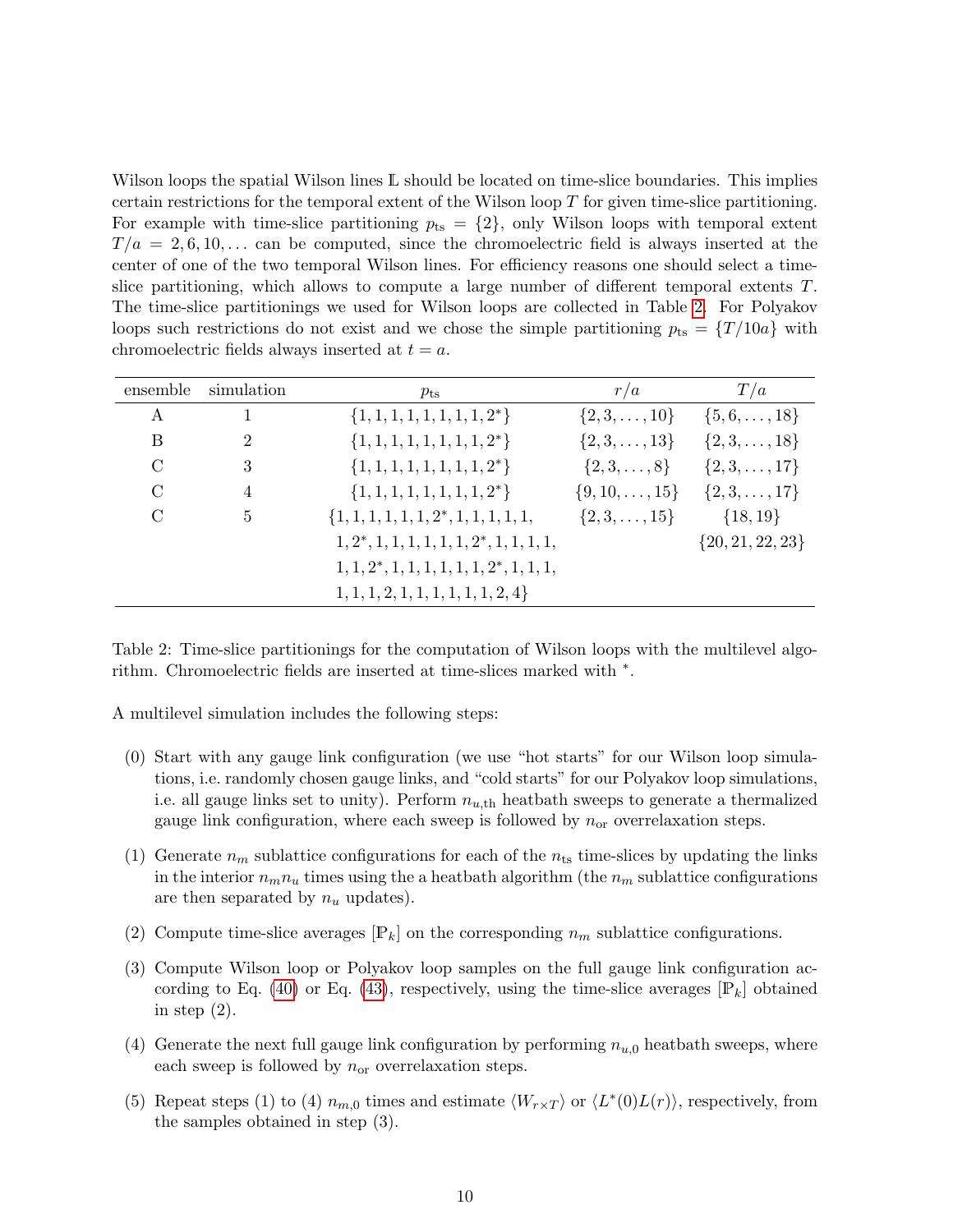<span id="page-11-1"></span>Gauge link configurations for our Wilson loop computations and our Polyakov loop computations were generated with different simulation codes, with the CL2QCD software package [\[43\]](#page-20-14) and a code developed in Ref. [\[44\]](#page-20-15). The values of the simulation parameters, which were crudely optimized by numerical tests (see appendix [A\)](#page-17-5), are collected in Table [3.](#page-11-1)

| ensemble | loops    | $n_{m,0}$ | $n_{u,th}$ | $n_{u,0}$   | $n_{\rm or}$ | $n_m$ | $n_u$ |
|----------|----------|-----------|------------|-------------|--------------|-------|-------|
| А        | Wilson   | 800       | 1000       | 20          |              | 50    | 2     |
|          | Polyakov | 1284      | 150        | 5           | 3            | 6000  |       |
| B        | Wilson   | 800       | 40000      | 200         | 15           | 50    | 2     |
|          | Polyakov | 1825      | 150        | 5           | 3            | 3000  |       |
| С        | Wilson   | 800       | 40000      | 200         | 15           | 50    | 2     |
|          | Polyakov | 1391      | 150        | $5^{\circ}$ | 3            | 6000  |       |

Table 3: Multilevel simulation parameters.

# <span id="page-11-0"></span>4 Numerical results

The majority of quantities discussed in the following are lattice quantities and, thus, depend on the lattice spacing a. In contrast to section [2.4,](#page-6-2) we suppress the a-dependence throughout this section, to keep the notation simple. For example  $V(r, a)$  from section [2.4](#page-6-2) is equivalent to  $V(r)$ in this section. Moreover, we exclusively use tree-level improved separations  $r_I$ , as discussed in section [2.4.](#page-6-2) For simplicity we omit the index, i.e. denote separations just by  $r$ .

## 4.1 The static potential

To have a reference, we first computed the static potential  $V(r)$  using Eq. [\(23\)](#page-6-3). For each value  $r = a, 2a, 3a, \ldots$  we fitted a constant to  $V_{\text{eff}}(r, T)$  in the range  $T_{\text{min}} \le T \le T_{\text{max}}$ .  $T_{\text{min}}$  and  $T_{\text{max}}$ were chosen sufficiently large using an algorithm discussed in section 5 of Ref. [\[45\]](#page-21-0). The fit results represent the static potential V at tree-level improved separations according to appendix B of Ref. [\[21\]](#page-19-5). We find agreement with results from the literature [\[21,](#page-19-5) [46\]](#page-21-1). Similarly, we computed the static potential at finite, but small temperature  $1/T = 1/N_t a \approx 1/4.8 r_0 \approx 82 \text{ MeV}$  from Polyakov loops,

<span id="page-11-2"></span>
$$
V(r) = -\frac{1}{T} \ln \langle L^{\dagger}(0)L(r) \rangle \tag{44}
$$

with the Polyakov loops separated along one of the spatial coordinate axes, e.g.  $L(r) = L(r =$  $(0,0,r)$ .  $V(r)$  obtained via Eq. [\(44\)](#page-11-2) should be almost identical to  $V(r)$  obtained via Eq. [\(23\)](#page-6-3), because the leading finite temperature correction in  $\langle L^{\dagger}(0)L(r)\rangle$  is suppressed by  $e^{-(E_1(r)-V(r))T} \approx$  $e^{-(3/r_0)\times 4.8r_0} \approx 5\times 10^{-7}$ , as can be read off from Eq. [\(6\)](#page-3-2) (the crude estimate  $E_1(r) - V(r) \approx 3/r_0$ was taken from Ref. [\[45\]](#page-21-0)). This is supported by our numerical results as well as by numerical results from Refs. [\[47,](#page-21-2)[48\]](#page-21-3). For spatial separations  $r/a \gtrsim 3a$  and  $r \gtrsim 0.13$  fm lattice results for  $V(r)$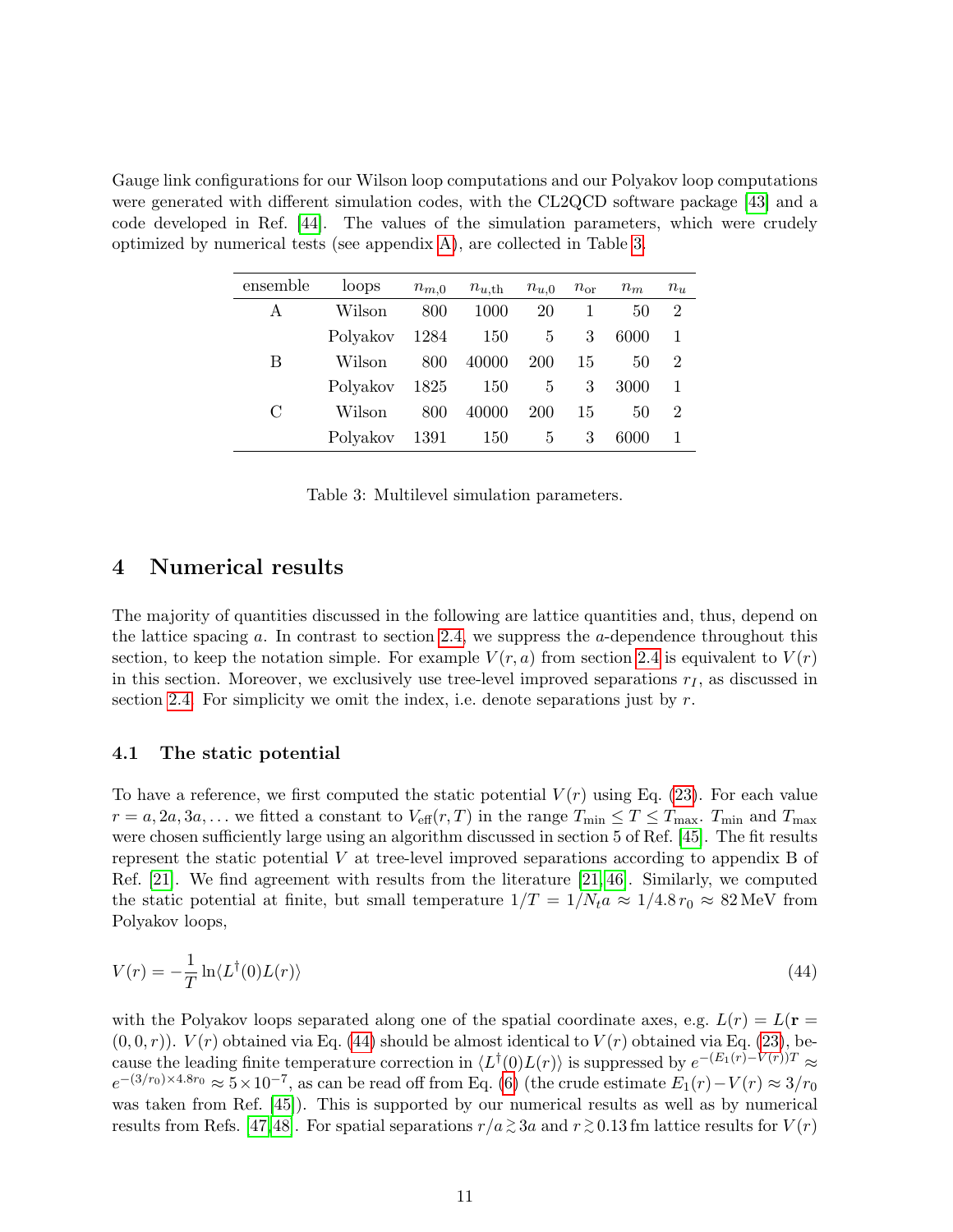can be parameterized by the Cornell potential

<span id="page-12-0"></span>
$$
V_{\text{Cornell}}(r) = V_0 - \frac{\alpha}{r} + \sigma r \tag{45}
$$

(see e.g. Ref. [\[15\]](#page-19-13)). Performing a fit to the lattice results for  $V(r)$  obtained with Wilson loops and ensemble B in the range  $2.889 \le r/a \le 14.012$  we find  $\alpha = 0.260$  and  $\sigma = 1.508/r_0^2$ , in reasonable agreement with results from the literature, e.g. Ref. [\[49\]](#page-21-4). The additive constant  $V_0$ is divergent in the continuum limit and physically irrelevant.

#### 4.2 Numerical proof of concept

Now we consider  $F_E(r)/F_E(r^*)$ , where  $F_E$  is the non-renormalized force defined in Eq. [\(34\)](#page-7-0), when using Wilson loops. We determined  $F_E(r)$  by fitting a constant to  $F_{E,\text{eff}}(r)$ , where the T range for the fit was chosen in the same way as for the static potential (see the discussion at the beginning of section [4\)](#page-11-0). When using Polyakov loops, we determine  $F_E(r)$  by Eq. [\(38\)](#page-8-1). In both cases  $r^* = 0.48 r_0 \approx 0.24$  fm is a fixed separation chosen such that  $r^*/a$  is an integer for all three ensembles, i.e.  $r^*/a = 4, 5, 6$  for ensemble A, B and C, respectively. Since we compute the static force at improved separations, we take the two data points  $F_E(r_1)$  and  $F_E(r_2)$  with  $r_1$  and  $r_2$  closest to and enclosing  $r^*$  and interpolate with  $\alpha/r^2 + \sigma$  to read off  $F_E(r^*)$ . Note that, because of the multiplicative renormalization of  $F_E$  discussed in section [2.4,](#page-6-2)  $F_E(r)/F_E(r^*) = F_E^{\text{ren}}(r)/F_E^{\text{ren}}(r^*)$ . Thus,  $F_E(r)/F_E(r^*)$  should exhibit only mild discretization errors and is expected to be close to the corresponding continuum result.

In Fig. [1](#page-13-0) we show  $F_E(r)/F_E(r^*)$  as a function of the separation for all three ensembles obtained from Wilson loops as well as from Polyakov loops. For comparison we also show  $\partial_r V_{\text{Cornell}}(r)/\partial_r V_{\text{Cornell}}(r^*)$ , which represents the same physical quantity, this time, however, obtained from the lattice result for the static potential parameterized according to Eq. [\(45\)](#page-12-0) and not from a direct computation of the static force. The agreement of  $F_E(r)/F_E(r^*)$  and  $\partial_r V_{\text{Cornell}}(r)/\partial_r V_{\text{Cornell}}(r^*)$  is a numerical proof of concept for our method of computing the static force.

## 4.3 The renormalization constant  $Z_E$

In Fig. [2](#page-14-0) we show the renormalization constant  $Z_E = F_{\partial V}(r^*)/F_E(r^*)$ , defined in Eq. [\(36\)](#page-8-2), as a function of r ∗ , both for Wilson loops (left plot) and for Polyakov loops (right plot). As discussed in section [2.4,](#page-6-2)  $Z_E$  should be fairly independent of  $r^*$ . This expected constant behavior of  $Z_E$  is confirmed by our numerical results, which exhibit clear plateaus. There is, however, a dependence on  $\beta$  and, thus, on the lattice spacing a, where  $Z_E$  is slowly decreasing for decreasing a. This is consistent with our expectation  $Z_E(a) \to 1$  for  $a \to 0$  discussed in section [2.4.](#page-6-2)

We determined numerical values for  $Z_E$  separately for Wilson loops and for Polyakov loops and for each of our three ensembles by fitting a constant to the lattice data points shown in Fig. [2](#page-14-0) in the range  $0.35 r_0 \le r^* \le 0.65 r_0$ . The fit results are collected in Table [4.](#page-13-1)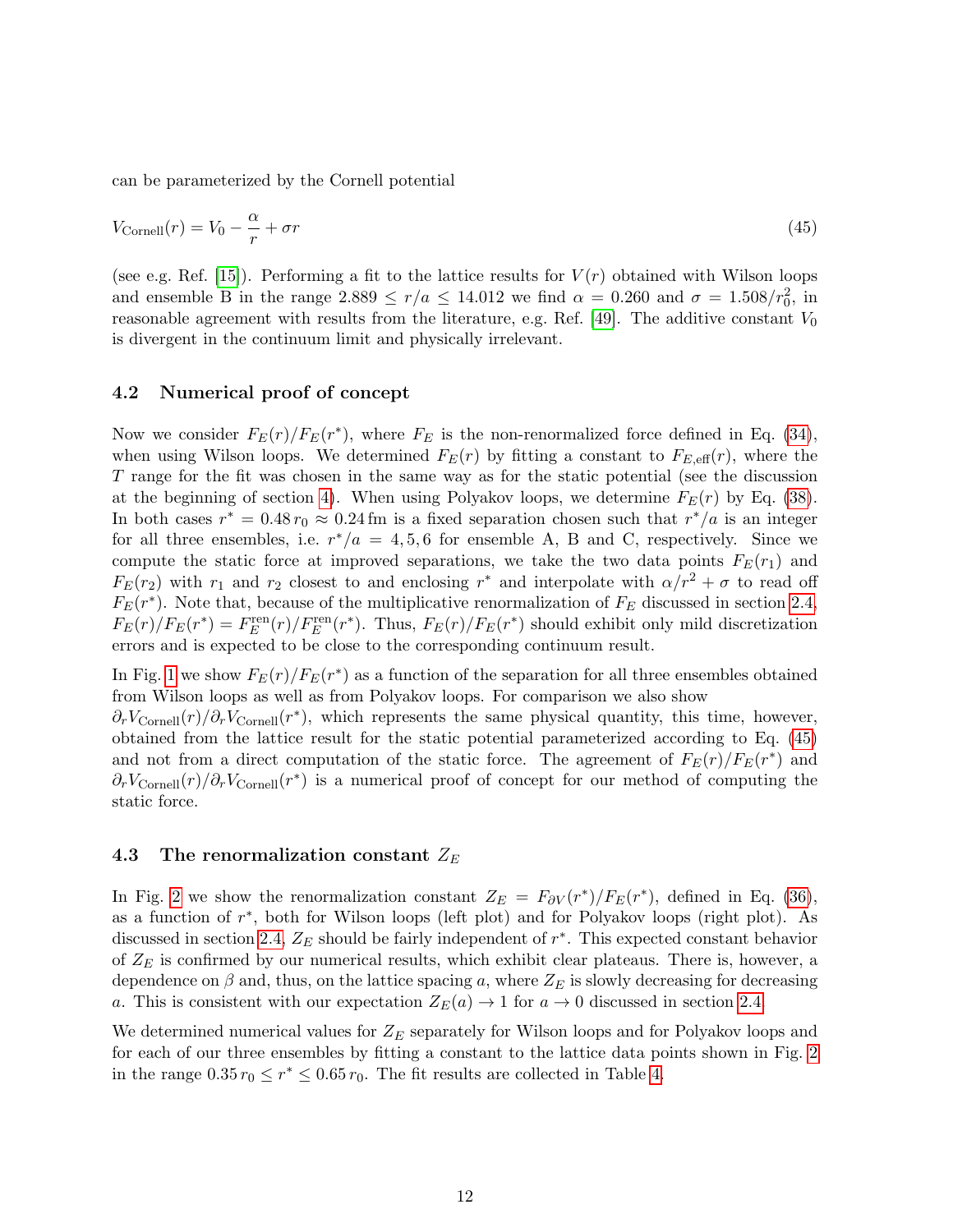<span id="page-13-0"></span>

<span id="page-13-1"></span>Figure 1:  $F_E(r)/F_E(r^*)$  as a function of r for  $r^* = 0.48 r_0 \approx 0.24$  fm obtained from Wilson loops (boxes) and Polyakov loops (triangles). For comparison we also show  $\partial_r V_{\text{Cornell}}(r)/\partial_r V_{\text{Cornell}}(r^*)$ .

|   |       |            | ensemble a in fm $Z_E$ from Wilson loops $Z_E$ from Polyakov loops |
|---|-------|------------|--------------------------------------------------------------------|
|   | 0.060 | 1.4068(63) | 1.4001(20)                                                         |
| B | 0.048 | 1.3853(30) | 1.3776(10)                                                         |
|   | 0.040 | 1.348(11)  | 1.3628(13)                                                         |

Table 4: Renormalization constants  $Z_E$  obtained by fitting constants to  $F_{\partial V}(r^*)/F_E(r^*)$  in the range  $0.35 r_0 \leq r^* \leq 0.65 r_0$ .

## 4.4 Comparison of efficiency:  $F_{\partial V}$  versus  $F_E$

## <span id="page-13-2"></span>4.4.1 Asymptotic  $T$  behavior of Wilson loops

The spectral decomposition of Wilson loops and of Wilson loops with chromoelectric field inser-tions has been discussed in section [2.1](#page-2-2) and section [2.2.](#page-3-3) For large T the Wilson loop  $\langle \text{Tr}\{\text{P} W_{r \times T}\}\rangle$ is proportional to  $e^{-V(r)T}$  with leading order correction suppressed by  $e^{-(E_1(r)-V(r))T}$  (see Eq. [\(3\)](#page-2-1)). In contrast to that the Wilson loop with chromoelectric field insertion  $\langle \text{Tr}\{ \text{P} W_{r \times T} g E_j \} \rangle$ has a leading order correction proportional to  $e^{-(E_1(r)-V(r))T/2}$  (see Eq. [\(12\)](#page-4-2)), i.e. a correction much weaker suppressed with respect to the temporal separation T. Moreover, in  $F_{E,\text{eff}}(r,T)$ there is also a term just decaying  $\propto 1/T$  due to the r-dependence of  $a_0$  (see Eqs. [\(11\)](#page-4-0) and [\(14\)](#page-4-1)). Thus, to determine the static force using  $F_E$ , we expect that one has to consider correlation functions at T values at least twice as large compared to using  $F_{\partial V}$ , to get a similar suppression of unwanted contributions by excited states.

In Fig. [3](#page-14-1) we compare the asymptotic  $T$  behavior of the renormalized effective force

$$
F_{E,\text{eff}}^{\text{ren}}(r,T) = Z_E F_{E,\text{eff}}(r,T) \tag{46}
$$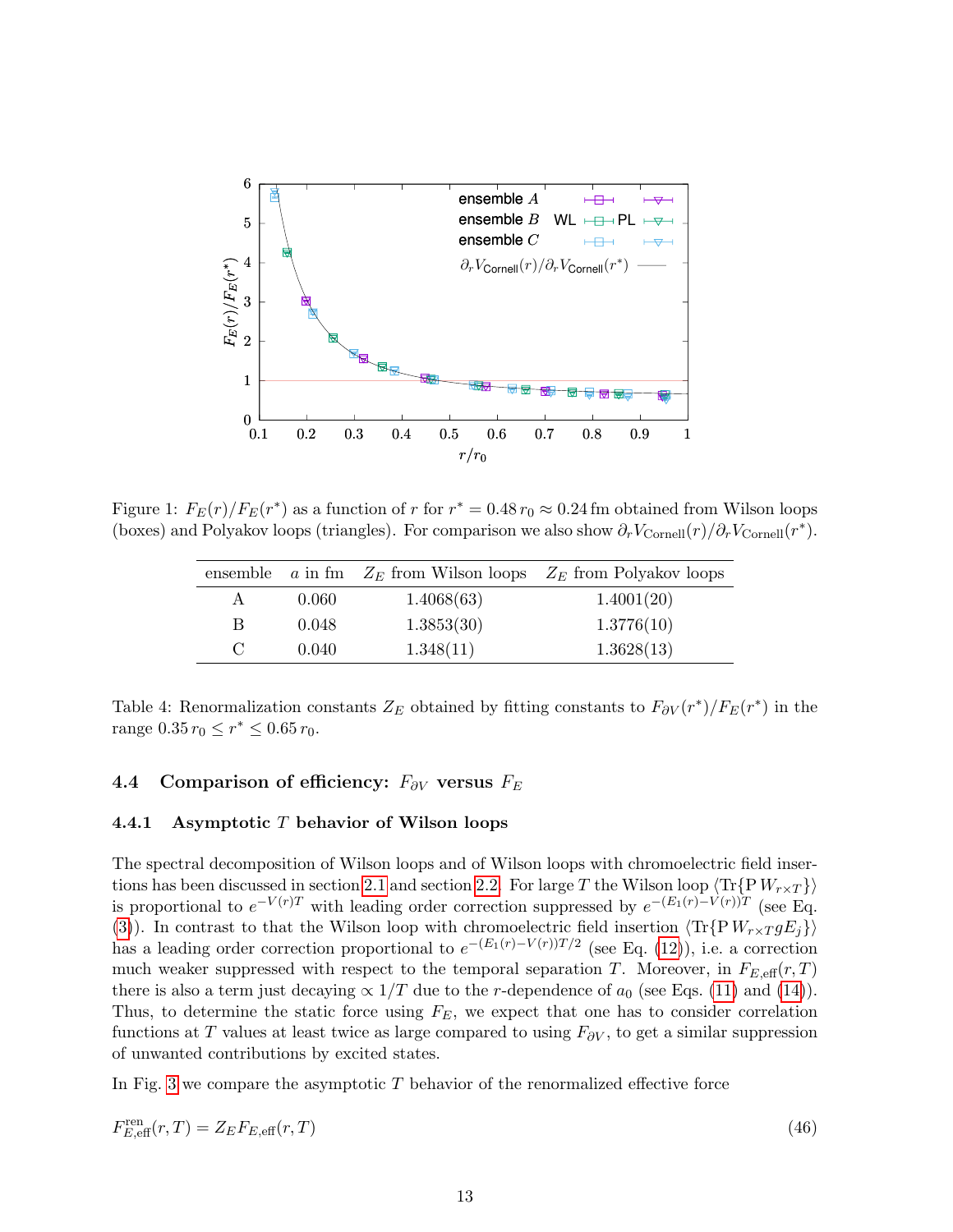<span id="page-14-0"></span>

Figure 2:  $Z_E = F_{\partial V}(r^*)/F_E(r^*)$  as a function of  $r^*$ . The colored horizontal lines and error bands represent the fits to determine a numerical value for  $Z_E$  for each ensemble. (left) Wilson loops. (right) Polyakov loops.

with  $Z_E$  taken from Table [4](#page-13-1) and of

$$
F_{\partial V, \text{eff}}(r,T) = \frac{V_{\text{eff}}(r+a,T) - V_{\text{eff}}(r-a,T)}{2a} \tag{47}
$$

<span id="page-14-1"></span>for spatial separation  $r/a = 5$  and ensemble C.  $F_{E, \text{eff}}^{\text{ren}}(r, T)$  converges to a plateau only at  $T/a \gtrsim 14$ .  $F_{\partial V, \text{eff}}(r, T)$ , on the other hand, is essentially constant already for  $T/a \gtrsim 6$ , which is consistent with our theoretical expectation.



Figure 3: Asymptotic T behavior of  $F_{E,\text{eff}}^{\text{ren}}(r,T)$  and of  $F_{\partial V,\text{eff}}(r,T)$  for  $r/a = 5$  and ensemble C.

For Polyakov loops there is no such difference between the two methods. In both cases contributions by excited states are proportional to  $e^{-(E_1(r)-V(r))T}$ , where T denotes the temporal extent of the lattice.

## 4.4.2 Statistical precision and computing time

Now we compare the efficiency of different approaches to compute the static force. A useful quantity to assess the efficiency is  $(\Delta O)^2 \tau$ , the computing time  $\tau$  needed to compute an observable O with statistical error  $\Delta$ O. Small values indicate an efficient method, large values an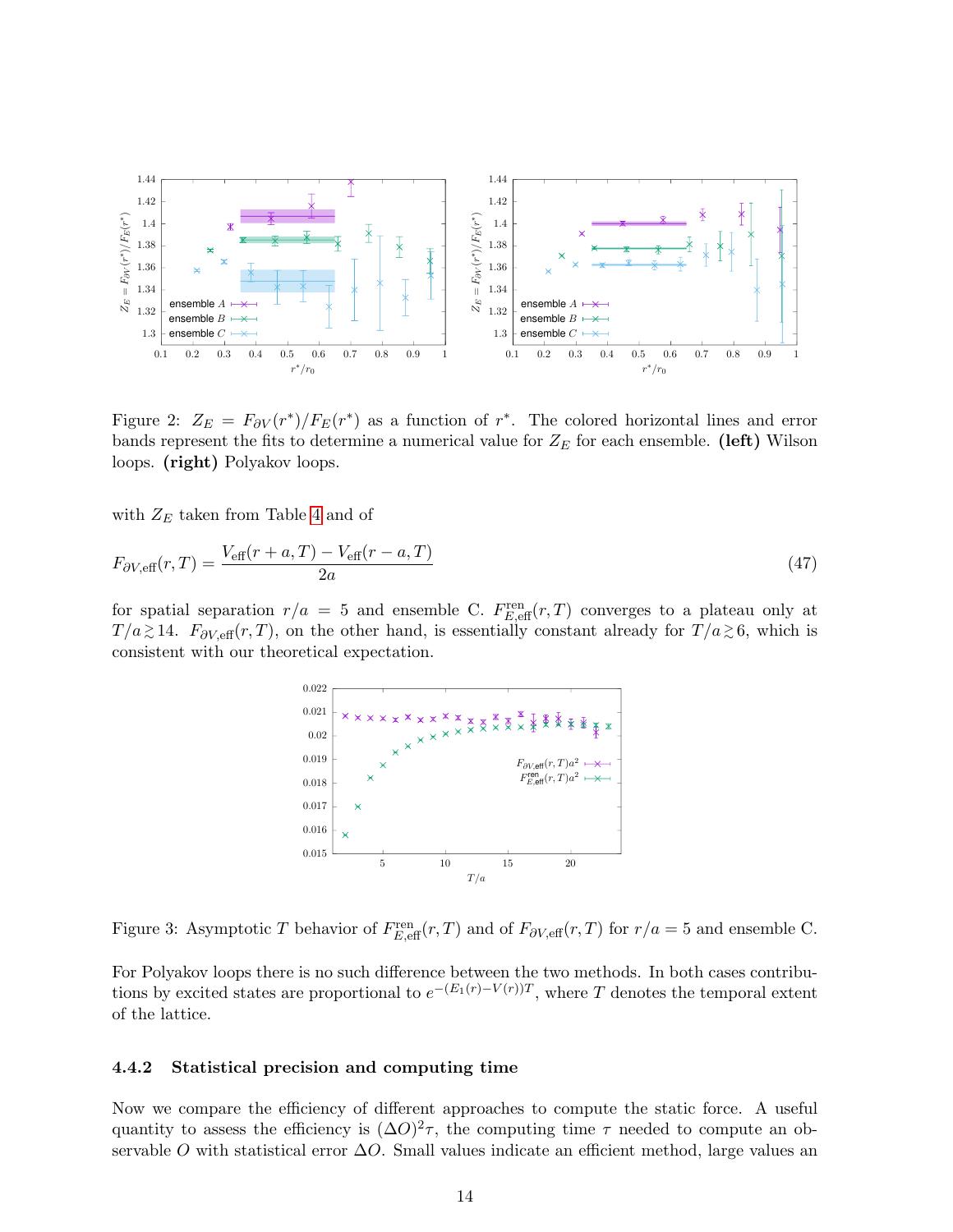inefficient method. Since statistical errors in Monte Carlo simulations are proportional to  $1/\sqrt{\tau}$ , this quantity allows a simple and fair comparison of two methods, even if the times invested for the corresponding computations are different.

We start by exploring the benefit of using the multilevel algorithm for the case of Wilson loops. To this end we compare in Fig. [4](#page-15-0) a computation, where we employed the multilevel algorithm with optimized parameters, as discussed in appendix [A,](#page-17-5) to a standard heatbath simulation without multilevel algorithm using the ratio  $(\Delta O)^2 \tau |_{\text{multilevel}} / (\Delta O)^2 \tau |_{\text{no multilevel}}$ . The observable investigated in the left plot is the effective force, i.e.  $O = F_{E,\text{eff}}(r,T)$ , for several fixed separations r. The observable investigated in the right plot is the effective potential, i.e.  $O = V_{\text{eff}}(r, T)$ , for the same fixed separations  $r$ . Both plots show that at small temporal separations  $T$  it is even more expensive to use the multilevel algorithm. However, at large temporal separations, which are typically needed for a precise extraction of the static force or the static potential, there is a huge gain in efficiency, when employing the multilevel algorithm. For example for ensemble C and  $T/a = 14$  the time needed to compute the static force with the same statistical precision is reduced by a factor of around  $10^4$  almost independent of r. As one can read off from Fig. [3,](#page-14-1) it is necessary to compute the correlation functions at such temporal separations.

<span id="page-15-0"></span>

Figure 4: Comparison of the efficiency, when using the multilevel algorithm and when not using the multilevel algorithm, for ensemble C. (left) Computation of the effective force  $F_{E,\text{eff}}(r,T)$ . (right) Computation of the effective potential  $V_{\text{eff}}(r,T)$ .

In Fig. [5](#page-16-1) we compare the efficiency of computing the static force, when using  $F_E$  and when using  $F_{\partial V}$ . Again we show ratios of the quantity  $(\Delta O)^2 \tau$ . The left plot shows the result for Wilson loops, where  $O = F_{E, \text{eff}}^{\text{ren}}(r, T)$  in the numerator and  $O = F_{\partial V, \text{eff}}(r, T/2)$  in the denominator (note that roughly twice as large temporal separations T are needed for  $F_{E, \text{eff}}^{\text{ren}}$  compared to  $F_{\partial V, \text{eff}}$ for a similar suppression of contributions by excited states; see section [4.4.1\)](#page-13-2). The right plot shows the result for Polyakov loops, where  $O = F_E^{\text{ren}}(r)$  in the numerator and  $O = F_{\partial V}(r)$  in the denominator. The plots indicate that it is advantageous to compute the static force via  $F_E$ , when using Wilson loops and typical temporal and spatial separations, while for Polyakov loops the traditional method via  $F_{\partial V}$  is significantly more efficient. This different behavior is somewhat surprising and should be investigated in more detail in the future.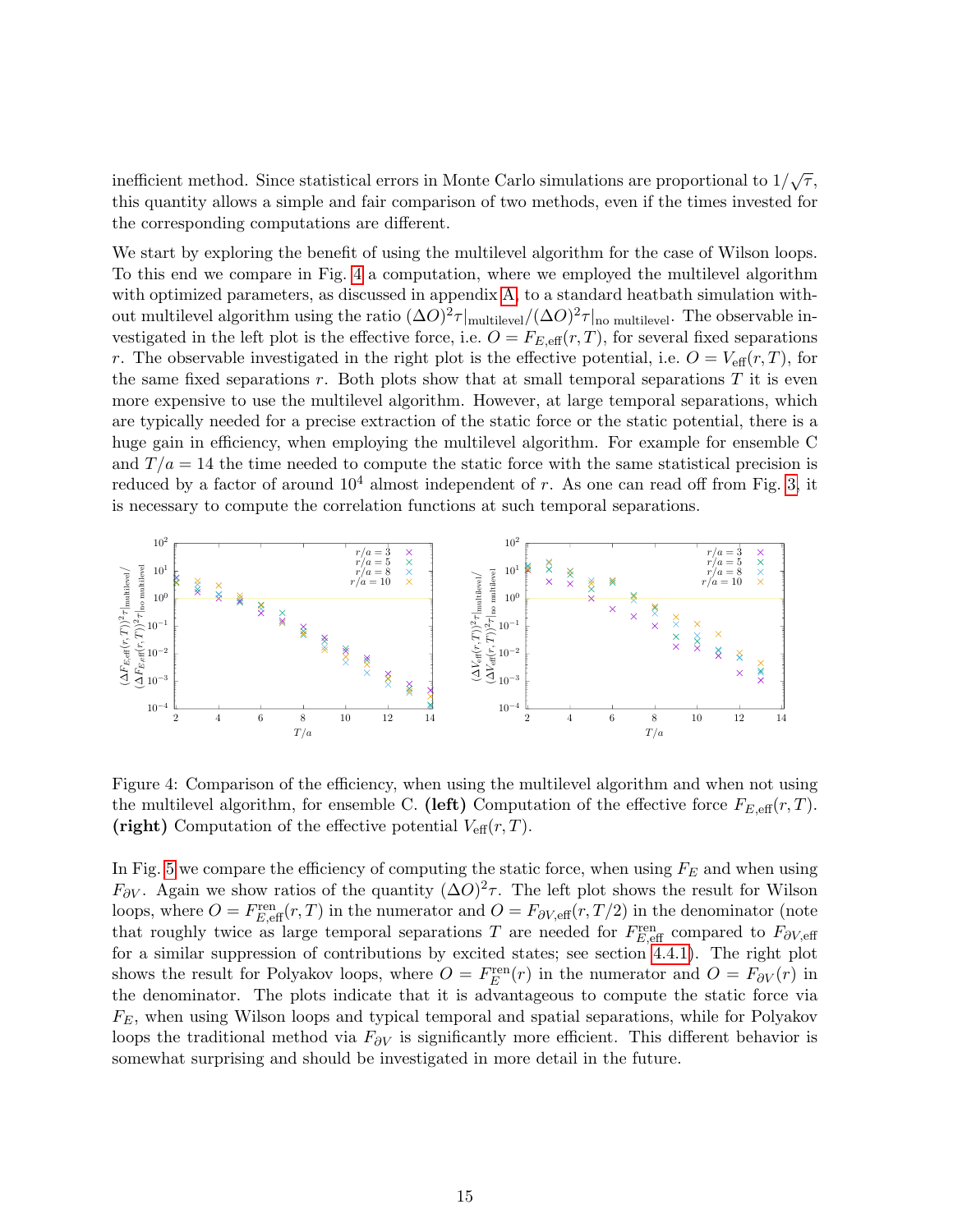<span id="page-16-1"></span>

Figure 5: Comparison of the efficiency, when computing the static force using  $F_E$  and when using  $F_{\partial V}$ , for ensemble C. (left) Wilson loops. (right) Polyakov loops.

# <span id="page-16-0"></span>5 Conclusions

We tested a novel method to compute the static force  $F(r)$  from expectation values of Wilson or Polyakov loops with chromoelectric field insertions, which was suggested in Refs. [\[23,](#page-19-8) [24\]](#page-19-9). The numerical results exhibit sizable discretization errors and the convergence to the continuum limit is rather slow, but this can be compensated by an r-independent multiplicative renormalization factor  $Z_E$ . Concerning efficiency, our method appears to be comparable to the traditional method of first computing the static potential and then taking the derivative. For Wilson loops we even found a slight advantage, while for Polyakov loops our method seems to be somewhat less efficient. In this exploratory study we used pure SU(3) gauge theory, lattices with rather small spatial volume and the multilevel algorithm. In the future it will be interesting to study the applicability and efficiency of our method on full QCD gauge link ensembles with larger spatial volume, where the multilevel algorithm is not available.

This explorative computation of the static force also constitutes an important preparatory step for future projects, where similar correlation functions (Wilson or Polyakov loops with chromoelectric or chromomagnetic field insertions) need to be computed. An example is the computation of  $1/m$  and  $1/m^2$  corrections (m denotes the heavy quark mass) to the ordinary static potential, as obtained in potential Non-Relativistic QCD in Refs. [\[25,](#page-19-10) [50,](#page-21-5) [51\]](#page-21-6) (see also Refs. [\[29,](#page-20-1) [52\]](#page-21-7)) and evaluated on the lattice in Refs. [\[35,](#page-20-6) [37,](#page-20-7) [39,](#page-20-10) [53\]](#page-21-8), or to hybrid static potentials, as theoretically worked out and suggested in Refs. [\[54](#page-21-9)[–56\]](#page-21-10).

## Acknowledgements

N.B., V.L. and A.V. thank S. Datta for providing a simulation code used in Ref. [\[44\]](#page-20-15). N.B. thanks Gunnar Bali for several discussions.

C.R. acknowledges support by a Karin and Carlo Giersch Scholarship of the Giersch foundation. M.W. acknowledges funding by the Heisenberg Programme of the Deutsche Forschungsgemeinschaft (DFG, German Research Foundation) – Projektnummer 399217702. This work has been supported by the NSFC and the Deutsche Forschungsgemeinschaft (DFG, German Research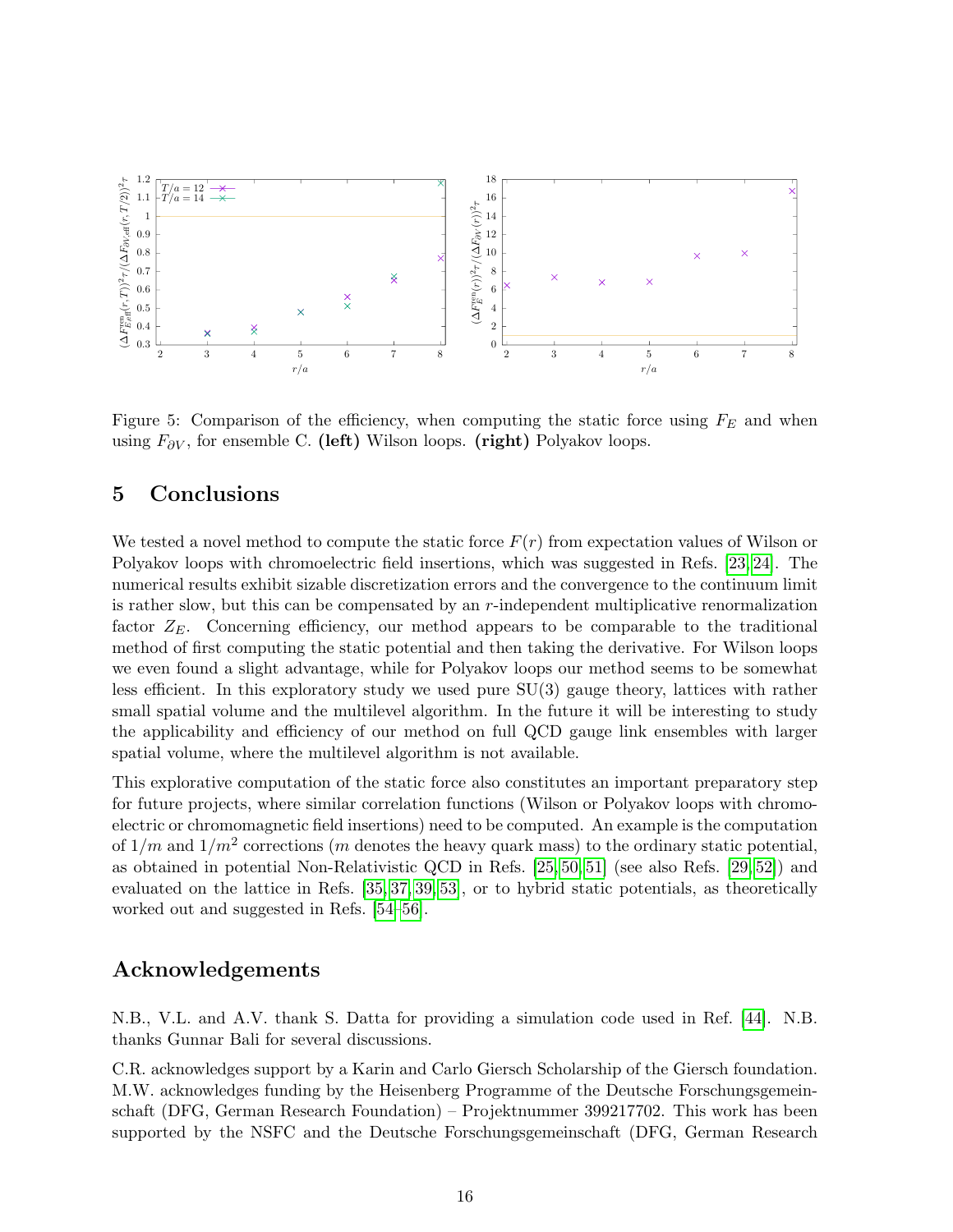Foundation) through the funds provided to the Sino-German Collaborative Research Center TRR110 "Symmetries and the Emergence of Structure in QCD" (NSFC Grant No. 12070131001, DFG Project-ID 196253076 – TRR 110), and by the DFG cluster of excellence "ORIGINS".

Calculations on the Goethe-HLR and on the FUCHS-CSC high-performance computer of the Frankfurt University were conducted for this research. We would like to thank HPC-Hessen, funded by the State Ministry of Higher Education, Research and the Arts, for programming advice. Part of the simulations have been carried out on the computing facilities of the Computational Center for Particle and Astrophysics (C2PAP) of the cluster of excellence ORIGINS.

# <span id="page-17-5"></span>A Optimization of multilevel parameters

To crudely optimize the multilevel parameters for our Wilson loop computations on ensemble A, we first compared several time-slice partitionings  $p_{ts}$  for fixed  $n_m = 100$  and  $n_u = 1$ . Fig. [6](#page-18-4) (top plot) indicates that thinner time-slices are more efficient. Thus, we decided for time-slice partitionings  $p_{ts}$ , where the majority of time-slices have thinkness  $p_j = 1$  (see Table [2\)](#page-10-0).

In a second step we investigated, how efficiency is related to the parameter  $n_u$ , the number of heatbath updates between two successive sublattice configurations. For fixed  $n_m = 100$  we find  $n_u = 2$  as optimum (see Fig. [6,](#page-18-4) bottom left plot).

Finally, we investigated, how efficiency is related to the parameter  $n_m$ , the number of sublattice configurations used to compute time-slice averages  $[\mathbb{P}_k]$ . For fixed  $n_u = 2$  we identify  $n_m = 50$ as a rather efficient choice (see Fig. [6,](#page-18-4) bottom right plot).

Similar optimizations were carried out for ensembles B and C and for the Polyakov loop computations.

# References

- <span id="page-17-0"></span>[1] K. G. Wilson, "Confinement of quarks," Phys. Rev. D 10, 2445-2459 (1974).
- [2] L. Susskind, "Coarse grained quantum chromodynamics," in Les Houches 1976, Proceedings, Weak and Electromagnetic Interactions At High Energies, Amsterdam 1977, 207.
- [3] W. Fischler, "Quark-anti-quark potential in QCD," Nucl. Phys. B 129, 157-174 (1977).
- <span id="page-17-1"></span>[4] L. S. Brown and W. I. Weisberger, "Remarks on the static potential in quantum chromodynamics," Phys. Rev. D 20, 3239 (1979).
- <span id="page-17-2"></span>[5] C. Anzai, Y. Kiyo and Y. Sumino, "Static QCD potential at three-loop order," Phys. Rev. Lett. 104, 112003 (2010) [\[arXiv:0911.4335](http://arxiv.org/abs/0911.4335) [hep-ph]].
- <span id="page-17-3"></span>[6] A. V. Smirnov, V. A. Smirnov and M. Steinhauser, "Three-loop static potential," Phys. Rev. Lett. 104, 112002 (2010) [\[arXiv:0911.4742](http://arxiv.org/abs/0911.4742) [hep-ph]].
- <span id="page-17-4"></span>[7] N. Brambilla, A. Pineda, J. Soto and A. Vairo, "The Infrared behavior of the static potential in perturbative QCD," Phys. Rev. D 60, 091502 (1999) [\[arXiv:hep-ph/9903355](http://arxiv.org/abs/hep-ph/9903355) [hep-ph]].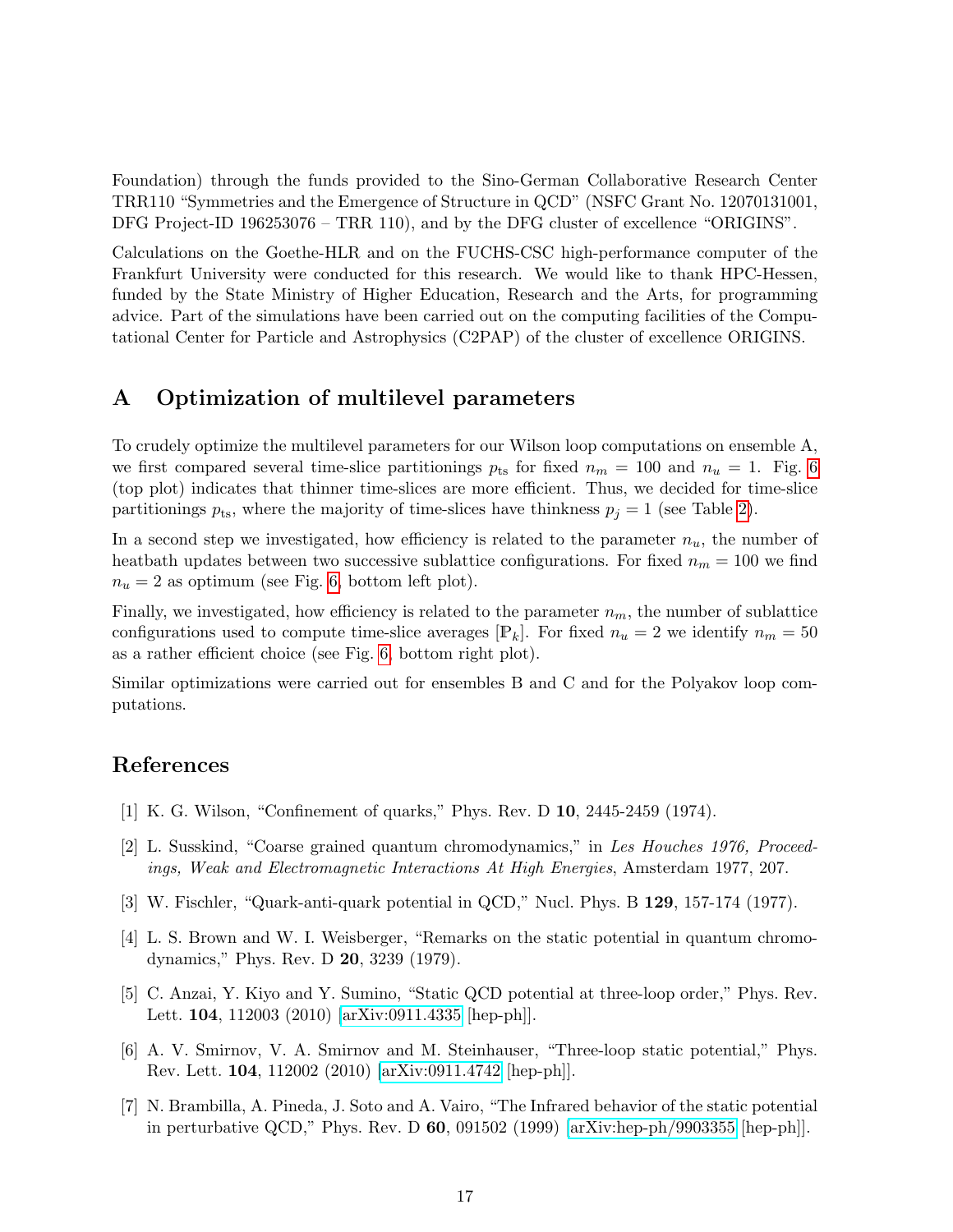<span id="page-18-4"></span>

Figure 6: Dependence of the efficiency of the multilevel algorithm on various numerical parameters, when computing  $F_{E,\text{eff}}(r = 8a, T)$  on ensemble A. (top)  $p_{ts}$  compared to the optimal  $p_{ts}^* = \{1, 1, 1, 1, 1, 1, 1, 1, 2\}$  for  $n_m = 100$ ,  $n_u = 1$ . (bottom left)  $n_u$  compared to the optimal  $n_u^* = 2$  for  $n_m = 100$ ,  $p_{ts} = \{1, 1, 1, 1, 1, 1, 1, 2\}$ . (bottom right)  $n_m$  compared to the optimal  $n_m^* = 50$  for  $n_u = 2$ ,  $p_{ts} = \{1, 1, 1, 1, 1, 1, 1, 1, 2\}.$ 

- <span id="page-18-0"></span>[8] N. Brambilla, A. Pineda, J. Soto and A. Vairo, "Potential NRQCD: an effective theory for heavy quarkonium," Nucl. Phys. B 566, 275 (2000) [\[arXiv:hep-ph/9907240](http://arxiv.org/abs/hep-ph/9907240) [hep-ph]].
- <span id="page-18-1"></span>[9] A. Pineda and J. Soto, "The Renormalization group improvement of the QCD static potentials," Phys. Lett. B 495, 323-328 (2000) [\[arXiv:hep-ph/0007197](http://arxiv.org/abs/hep-ph/0007197) [hep-ph]].
- <span id="page-18-2"></span>[10] N. Brambilla, X. Garcia i Tormo, J. Soto and A. Vairo, "The Logarithmic contribution to the QCD static energy at  $\rm N^4LO$ ," Phys. Lett. B 647, 185-193 (2007) [\[arXiv:hep-ph/0610143](http://arxiv.org/abs/hep-ph/0610143) [hep-ph]].
- <span id="page-18-3"></span>[11] N. Brambilla, A. Vairo, X. Garcia i Tormo and J. Soto, "The QCD static energy at NNNLL," Phys. Rev. D 80, 034016 (2009) [\[arXiv:0906.1390](http://arxiv.org/abs/0906.1390) [hep-ph]].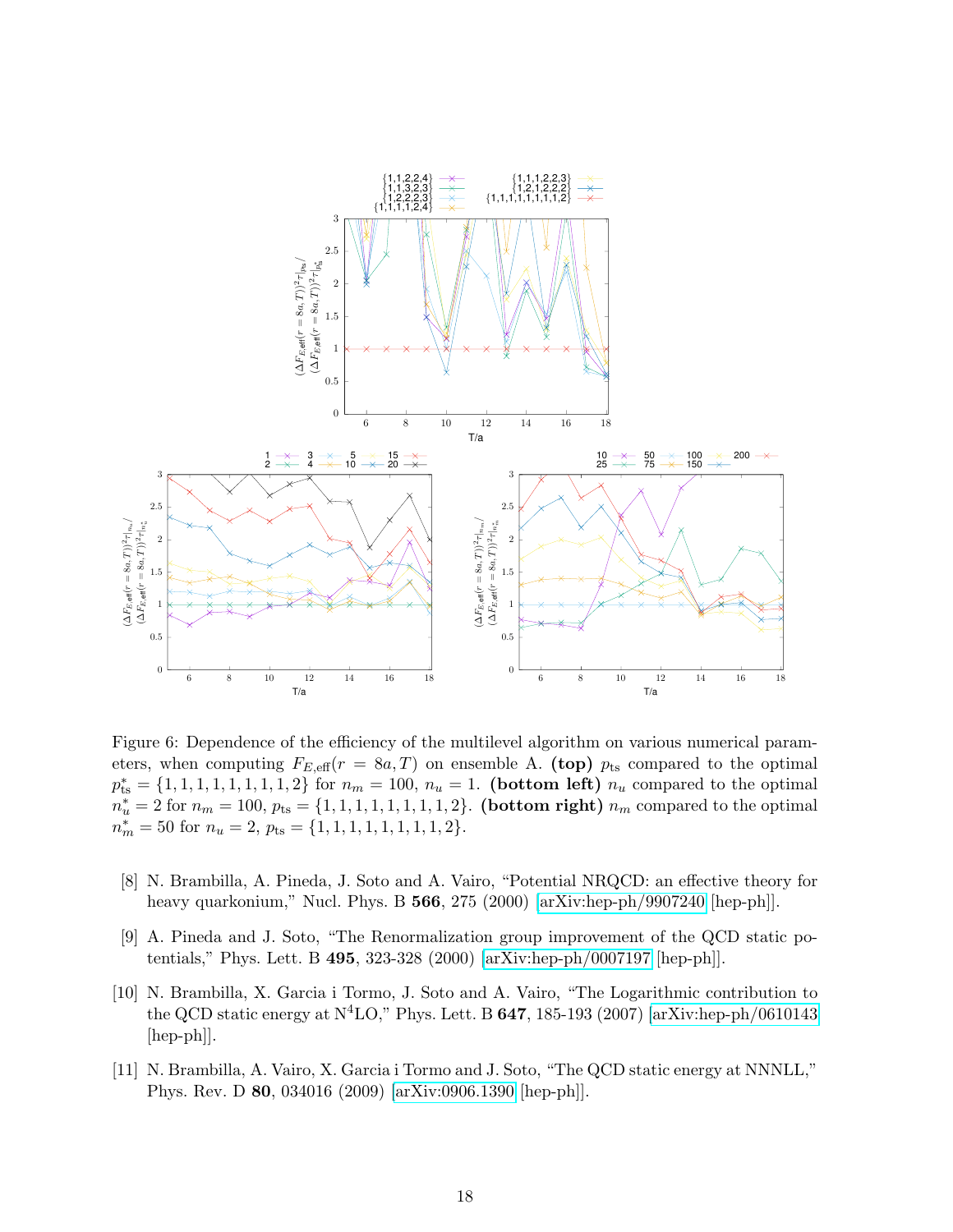- <span id="page-19-0"></span>[12] S. Aoki et al. [Flavour Lattice Averaging Group], "FLAG Review 2019: Flavour Lattice Averaging Group (FLAG)," Eur. Phys. J. C 80, no. 2, 113 (2020) [\[arXiv:1902.08191](http://arxiv.org/abs/1902.08191) [hep- $[lat]$ .
- <span id="page-19-1"></span>[13] F. Karbstein, A. Peters and M. Wagner, " $\Lambda_{\overline{\text{MS}}}^{(n_f=2)}$  from a momentum space analysis of the quark-antiquark static potential," JHEP 09, 114 (2014) [\[arXiv:1407.7503](http://arxiv.org/abs/1407.7503) [hep-ph]].
- <span id="page-19-7"></span>[14] A. Bazavov, N. Brambilla, X. Garcia i Tormo, P. Petreczky, J. Soto and A. Vairo, "Determination of  $\alpha_s$  from the QCD static energy: an update," Phys. Rev. D 90, no. 7, 074038 (2014) [erratum: Phys. Rev. D 101, no. 11, 119902 (2020)] [\[arXiv:1407.8437](http://arxiv.org/abs/1407.8437) [hep-ph]].
- <span id="page-19-13"></span>[15] F. Karbstein, M. Wagner and M. Weber, "Determination of  $\Lambda_{\overline{MS}}^{(n_f=2)}$  and analytic parametrization of the static quark-antiquark potential," Phys. Rev. D 98, no. 11, 114506 (2018) [\[arXiv:1804.10909](http://arxiv.org/abs/1804.10909) [hep-ph]].
- [16] H. Takaura, T. Kaneko, Y. Kiyo and Y. Sumino, "Determination of  $\alpha_s$  from static QCD potential: OPE with renormalon subtraction and lattice QCD," JHEP 04, 155 (2019) [\[arXiv:1808.01643](http://arxiv.org/abs/1808.01643) [hep-ph]].
- [17] A. Bazavov et al. [TUMQCD], "Determination of the QCD coupling from the static energy and the free energy," Phys. Rev. D 100, no. 11, 114511 (2019) [\[arXiv:1907.11747](http://arxiv.org/abs/1907.11747) [hep-lat]].
- <span id="page-19-2"></span>[18] C. Ayala, X. Lobregat and A. Pineda, "Determination of  $\alpha(M_z)$  from an hyperasymptotic approximation to the energy of a static quark-antiquark pair," JHEP 09, 016 (2020) [\[arXiv:2005.12301](http://arxiv.org/abs/2005.12301) [hep-ph]].
- <span id="page-19-3"></span>[19] A. Pineda, "Heavy quarkonium and nonrelativistic effective field theories," Ph.D. thesis, University of Barcelona (1998).
- <span id="page-19-4"></span>[20] A. H. Hoang, M. C. Smith, T. Stelzer and S. Willenbrock, "Quarkonia and the pole mass," Phys. Rev. D 59, 114014 (1999) [\[arXiv:hep-ph/9804227](http://arxiv.org/abs/hep-ph/9804227) [hep-ph]].
- <span id="page-19-5"></span>[21] S. Necco and R. Sommer, "The  $N(f) = 0$  heavy quark potential from short to intermediate distances," Nucl. Phys. B 622, 328-346 (2002) [\[arXiv:hep-lat/0108008](http://arxiv.org/abs/hep-lat/0108008) [hep-lat]].
- <span id="page-19-6"></span>[22] S. Necco and R. Sommer, "Testing perturbation theory on the  $N(f) = 0$  static quark potential," Phys. Lett. B 523, 135-142 (2001) [\[arXiv:hep-ph/0109093](http://arxiv.org/abs/hep-ph/0109093) [hep-ph]].
- <span id="page-19-8"></span>[23] A. Vairo, "A low-energy determination of  $\alpha_s$  at three loops," EPJ Web Conf. 126, 02031 (2016) [\[arXiv:1512.07571](http://arxiv.org/abs/1512.07571) [hep-ph]].
- <span id="page-19-9"></span>[24] A. Vairo, "Strong coupling from the QCD static energy," Mod. Phys. Lett. A 31, no. 34, 1630039 (2016).
- <span id="page-19-10"></span>[25] N. Brambilla, A. Pineda, J. Soto and A. Vairo, "The QCD potential at  $O(1/m)$ ," Phys. Rev. D 63, 014023 (2001) [\[arXiv:hep-ph/0002250](http://arxiv.org/abs/hep-ph/0002250) [hep-ph]].
- <span id="page-19-11"></span>[26] M. Lüscher and P. Weisz, "Locality and exponential error reduction in numerical lattice gauge theory," JHEP 09, 010 (2001) [\[arXiv:hep-lat/0108014](http://arxiv.org/abs/hep-lat/0108014) [hep-lat]].
- <span id="page-19-12"></span>[27] N. Brambilla et al. [TUMQCD], "Static force from the lattice," PoS LATTICE2019, 109 (2019) [\[arXiv:1911.03290](http://arxiv.org/abs/1911.03290) [hep-lat]].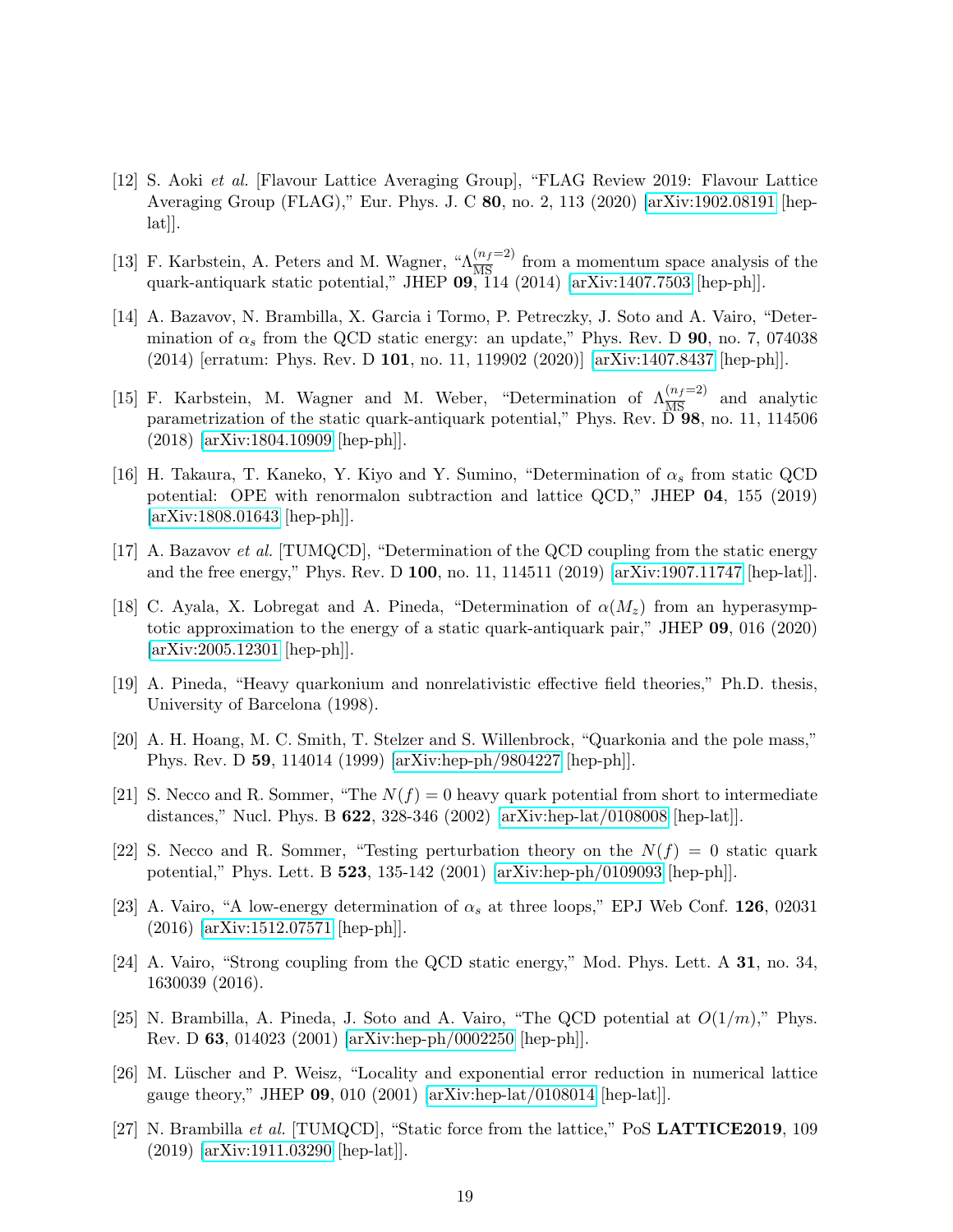- <span id="page-20-0"></span>[28] O. Jahn and O. Philipsen, "The Polyakov loop and its relation to static quark potentials and free energies," Phys. Rev. D  $70$ , 074504 (2004) [\[arXiv:hep-lat/0407042](http://arxiv.org/abs/hep-lat/0407042) [hep-lat]].
- <span id="page-20-1"></span>[29] E. Eichten and F. L. Feinberg, "Spin dependent forces in heavy quark systems," Phys. Rev. Lett. 43, 1205 (1979).
- <span id="page-20-2"></span>[30] A. M. Polyakov, "Gauge fields as rings of glue," Nucl. Phys. B 164, 171-188 (1980).
- [31] R. A. Brandt, F. Neri and M. a. Sato, "Renormalization of loop functions for all loops," Phys. Rev. D 24, 879 (1981).
- <span id="page-20-3"></span>[32] G. P. Korchemsky and A. V. Radyushkin, "Renormalization of the Wilson loops beyond the leading order," Nucl. Phys. B 283, 342-364 (1987).
- <span id="page-20-4"></span>[33] C. Gattringer and C. B. Lang, "Quantum chromodynamics on the lattice," Lect. Notes Phys. 788, 1-343 (2010).
- <span id="page-20-5"></span>[34] R. Sommer, "A New way to set the energy scale in lattice gauge theories and its applications to the static force and  $\alpha_s$  in SU(2) Yang–Mills theory," Nucl. Phys. B 411, 839-854 (1994) [\[arXiv:hep-lat/9310022](http://arxiv.org/abs/hep-lat/9310022) [hep-lat]].
- <span id="page-20-6"></span>[35] G. S. Bali, K. Schilling and A. Wachter, "Complete  $O(v^2)$  corrections to the static interquark potential from  $SU(3)$  gauge theory," Phys. Rev. D 56, 2566-2589 (1997) [\[arXiv:hep](http://arxiv.org/abs/hep-lat/9703019)[lat/9703019](http://arxiv.org/abs/hep-lat/9703019) [hep-lat]].
- <span id="page-20-9"></span>[36] A. Huntley and C. Michael, "Spin-spin and spin-orbit potentials from lattice gauge theory," Nucl. Phys. B 286, 211-230 (1987).
- <span id="page-20-7"></span>[37] G. S. Bali, "QCD forces and heavy quark bound states," Phys. Rept. 343, 1-136 (2001) [\[arXiv:hep-ph/0001312](http://arxiv.org/abs/hep-ph/0001312) [hep-ph]].
- <span id="page-20-8"></span>[38] G. P. Lepage and P. B. Mackenzie, "On the viability of lattice perturbation theory," Phys. Rev. D 48, 2250-2264 (1993) [\[arXiv:hep-lat/9209022](http://arxiv.org/abs/hep-lat/9209022) [hep-lat]].
- <span id="page-20-10"></span>[39] Y. Koma and M. Koma, "Spin-dependent potentials from lattice QCD," Nucl. Phys. B 769, 79-107 (2007) [\[arXiv:hep-lat/0609078](http://arxiv.org/abs/hep-lat/0609078) [hep-lat]].
- <span id="page-20-11"></span>[40] C. Christensen and M. Laine, "Perturbative renormalization of the electric field correlator," Phys. Lett. B 755, 316-323 (2016) [\[arXiv:1601.01573](http://arxiv.org/abs/1601.01573) [hep-lat]].
- <span id="page-20-12"></span>[41] D. Guazzini et al. [ALPHA], "Non-perturbative renormalization of the chromo-magnetic operator in heavy quark effective theory and the  $B^*$ - $B$  mass splitting," JHEP 10, 081 (2007) [\[arXiv:0705.1809](http://arxiv.org/abs/0705.1809) [hep-lat]].
- <span id="page-20-13"></span>[42] K. Jansen et al. [ETM], "The Static-light meson spectrum from twisted mass lattice QCD," JHEP 12, 058 (2008) [\[arXiv:0810.1843](http://arxiv.org/abs/0810.1843) [hep-lat]].
- <span id="page-20-14"></span>[43] O. Philipsen, C. Pinke, A. Sciarra and M. Bach, "CL2QCD – Lattice QCD based on OpenCL," PoS LATTICE2014, 038 (2014) [\[arXiv:1411.5219](http://arxiv.org/abs/1411.5219) [hep-lat]].
- <span id="page-20-15"></span>[44] D. Banerjee, S. Datta, R. Gavai and P. Majumdar, "Heavy quark momentum diffusion coefficient from lattice QCD," Phys. Rev. D  $85$ , 014510 (2012) [\[arXiv:1109.5738](http://arxiv.org/abs/1109.5738) [hep-lat]].